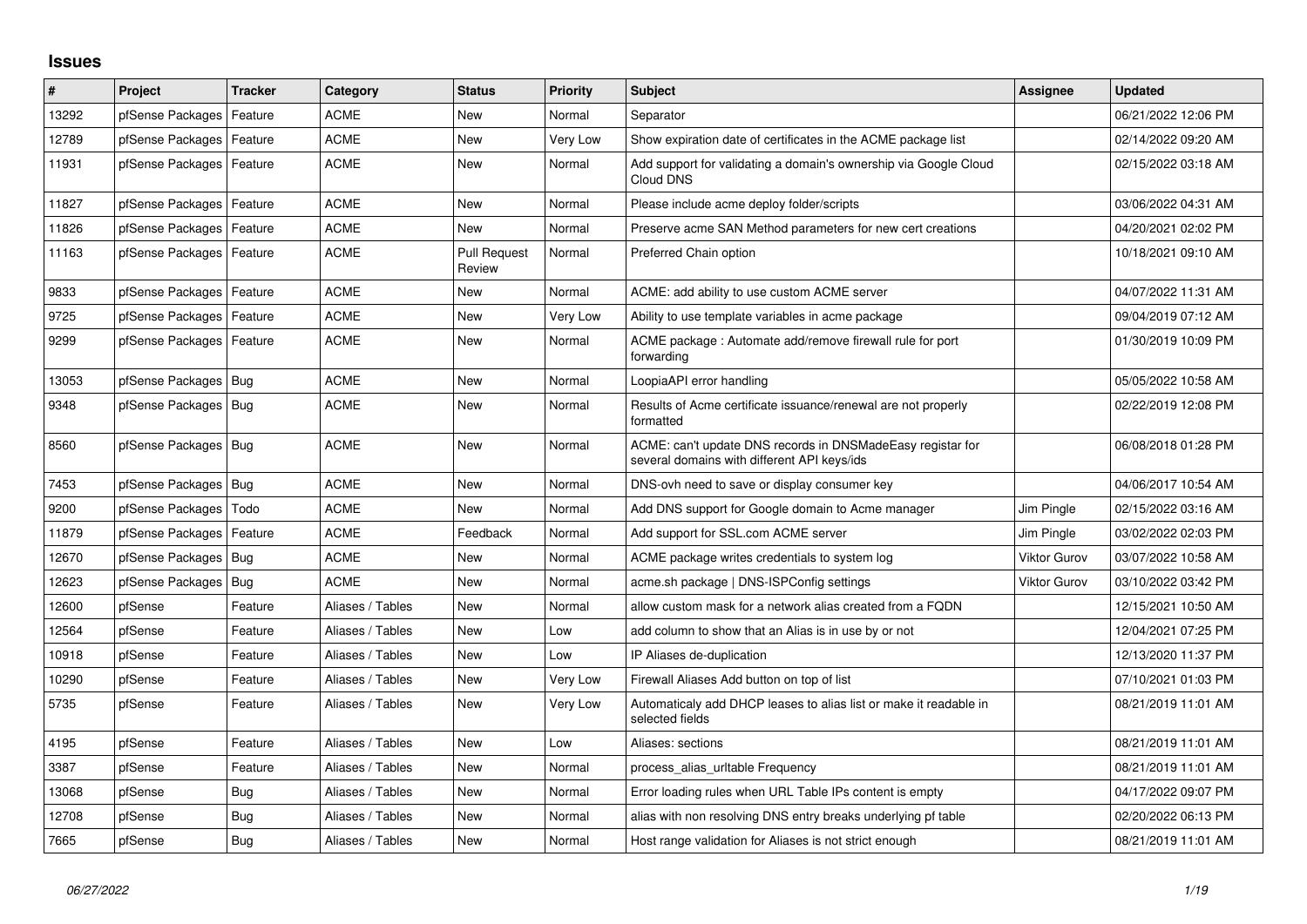| $\vert$ # | Project                | <b>Tracker</b> | Category         | <b>Status</b>                 | <b>Priority</b> | <b>Subject</b>                                                                                                | <b>Assignee</b>     | <b>Updated</b>      |
|-----------|------------------------|----------------|------------------|-------------------------------|-----------------|---------------------------------------------------------------------------------------------------------------|---------------------|---------------------|
| 13245     | pfSense                | Feature        | Aliases / Tables | <b>Pull Request</b><br>Review | Normal          | Type column on Alias lists                                                                                    | Jim Pingle          | 06/06/2022 07:09 AM |
| 1979      | pfSense                | Feature        | Aliases / Tables | New                           | Normal          | Add some default read-only system aliases                                                                     | Jim Pingle          | 08/21/2019 11:01 AM |
| 13282     | pfSense Plus           | Bug            | Aliases / Tables | New                           | Normal          | FQDN Aliases Break if an Invalid Domain is Present in the Chain                                               | Reid<br>Linnemann   | 06/18/2022 03:12 PM |
| 9296      | pfSense                | Bug            | Aliases / Tables | Confirmed                     | Low             | Alias content is sometimes incomplete when mixing FQDN and IP<br>address                                      | Reid<br>Linnemann   | 06/18/2022 03:12 PM |
| 11898     | pfSense Packages       | Bug            | apcupsd          | <b>New</b>                    | Normal          | PHP error from apcupsd dashboard widget                                                                       |                     | 05/07/2021 09:12 AM |
| 11375     | pfSense Packages   Bug |                | apcupsd          | <b>New</b>                    | Normal          | UPS Type <blank> for USB APC</blank>                                                                          |                     | 02/26/2021 11:10 AM |
| 10845     | pfSense Packages   Bug |                | apcupsd          | New                           | Normal          | apcupsd doesn't stop when not enabled                                                                         |                     | 08/24/2020 10:16 AM |
| 12812     | pfSense Packages       | Feature        | arpwatch         | <b>New</b>                    | Normal          | Would it be helpful if the FreeBSD net-mgmt/arpwatch port had an<br>option to use mail/dma for mail delivery? |                     | 02/16/2022 06:09 PM |
| 8454      | pfSense Packages   Bug |                | arpwatch         | <b>New</b>                    | Very Low        | Arpwatch package break email notifications from other sources                                                 |                     | 06/23/2022 07:49 PM |
| 12101     | pfSense Packages       | Bug            | arpwatch         | Assigned                      | Normal          | ArpWatch Suppression Mac for "flip-flop" not suppressing                                                      | <b>Viktor Gurov</b> | 10/09/2021 07:19 PM |
| 13260     | pfSense                | Feature        | Authentication   | New                           | Normal          | Add support for OpenVPN static-challenge                                                                      |                     | 06/09/2022 02:04 PM |
| 12546     | pfSense Plus           | Feature        | Authentication   | New                           | Normal          | Add 2FA Support to pfSense Plus Local Database Authentication                                                 |                     | 06/25/2022 05:30 PM |
| 12458     | pfSense                | Feature        | Authentication   | <b>New</b>                    | Normal          | Use "unixHomeDirectory" instead of "homeDirectory" when LDAP<br>authentication server is Active Directory     |                     | 10/15/2021 08:18 AM |
| 12091     | pfSense                | Feature        | Authentication   | New                           | Normal          | RFE: Add support for sssd authentication                                                                      |                     | 12/10/2021 04:55 PM |
| 11920     | pfSense Plus           | Feature        | Authentication   | New                           | Normal          | SAML Authentication for pfSense (VPN and webConfigurator)                                                     |                     | 05/14/2021 12:56 AM |
| 10843     | pfSense                | Feature        | Authentication   | <b>New</b>                    | Normal          | Allow user manager settings to specify multiple authentication<br>servers                                     |                     | 01/13/2022 07:22 AM |
| 9937      | pfSense                | Feature        | Authentication   | <b>New</b>                    | Normal          | OpenVPN Login User Privilege                                                                                  |                     | 11/29/2019 08:46 AM |
| 9288      | pfSense                | Feature        | Authentication   | New                           | Normal          | SSHGuard add pfSense signature in standard                                                                    |                     | 08/14/2019 01:19 PM |
| 9222      | pfSense                | Feature        | Authentication   | New                           | Normal          | Add sshguard log when release an IP                                                                           |                     | 08/14/2019 01:00 PM |
| 9165      | pfSense                | Feature        | Authentication   | <b>New</b>                    | Normal          | only IPs can be added to sshguard whitelist                                                                   |                     | 04/21/2022 12:39 PM |
| 8775      | pfSense                | Feature        | Authentication   | New                           | Very Low        | Use SRV record for LDAP Authentication                                                                        |                     | 05/06/2020 07:49 AM |
| 8694      | pfSense                | Feature        | Authentication   | New                           | Very Low        | Client CA Auth for PFSense WebGui                                                                             |                     | 08/21/2019 09:25 AM |
| 5825      | pfSense                | Feature        | Authentication   | <b>New</b>                    | Normal          | Allow EAP-RADIUS for authentication servers                                                                   |                     | 08/21/2019 10:32 AM |
| 4242      | pfSense                | Feature        | Authentication   | New                           | Normal          | Two Factor or OTP Authentication for Admin Interface                                                          |                     | 01/04/2022 12:07 PM |
| 4098      | pfSense                | Feature        | Authentication   | New                           | Normal          | Add option to force a password change on login                                                                |                     | 08/21/2019 10:31 AM |
| 12726     | pfSense                | <b>Bug</b>     | Authentication   | New                           | Normal          | LDAP select container button auto populate                                                                    |                     | 01/25/2022 01:48 PM |
| 12519     | pfSense                | <b>Bug</b>     | Authentication   | New                           | Normal          | Fail authentication using special character in password via the LDAP<br>connector                             |                     | 11/12/2021 07:39 AM |
| 12283     | pfSense                | Bug            | Authentication   | New                           | Normal          | LDAP/RADIUS authentication servers configuration does not allow<br>source IP address to be specified          |                     | 08/20/2021 01:15 AM |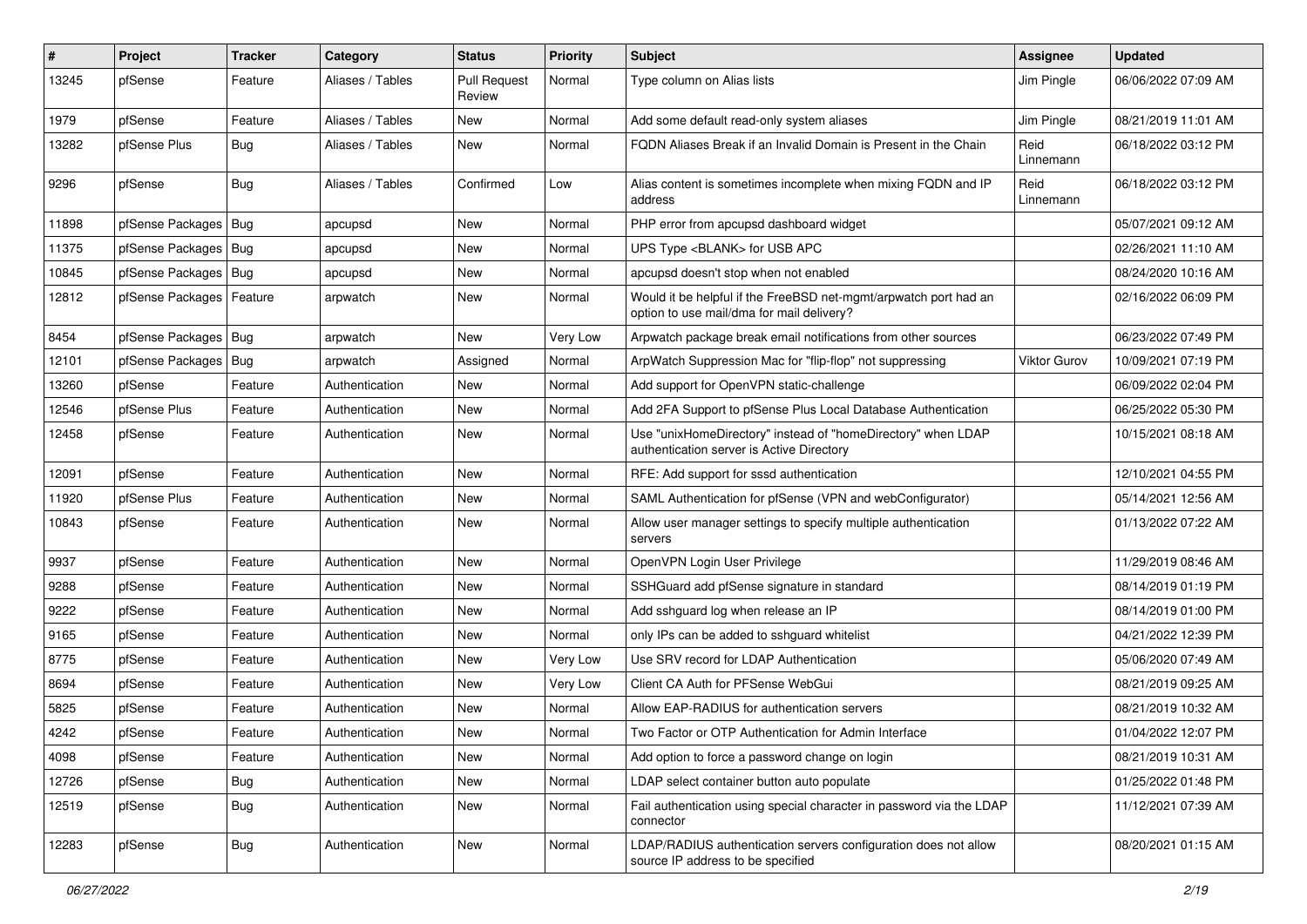| $\pmb{\sharp}$ | Project                    | <b>Tracker</b> | Category         | <b>Status</b>                 | <b>Priority</b> | Subject                                                                                                                              | Assignee              | <b>Updated</b>      |
|----------------|----------------------------|----------------|------------------|-------------------------------|-----------------|--------------------------------------------------------------------------------------------------------------------------------------|-----------------------|---------------------|
| 12095          | pfSense                    | Bug            | Authentication   | New                           | Normal          | Memory leak in pcscd                                                                                                                 |                       | 06/01/2022 01:01 PM |
| 10765          | pfSense                    | <b>Bug</b>     | Authentication   | New                           | Normal          | Ampersands in Idap_extended_query are escaped twice                                                                                  |                       | 09/02/2020 07:55 AM |
| 10352          | pfSense                    | Bug            | Authentication   | New                           | Very Low        | RADIUS authentication fails with MSCHAPv1 or MSCHAPv2 when<br>passwords contain international characters                             |                       | 06/20/2022 04:04 PM |
| 8087           | pfSense                    | Bug            | Authentication   | New                           | Normal          | Provide Calling-Station-ID to RADIUS backed VPN connections                                                                          |                       | 06/06/2020 05:36 AM |
| 5652           | pfSense                    | <b>Bug</b>     | Authentication   | New                           | Normal          | Radius IETF Class Group Assignment - Incorrect Standard                                                                              |                       | 08/13/2019 01:39 PM |
| 13093          | pfSense                    | Bug            | Authentication   | In Progress                   | Normal          | LDAP authentication fails with extended query and RFC2307 group<br>lookups enabled                                                   | Chris Linstruth       | 05/31/2022 07:20 AM |
| 12715          | pfSense                    | <b>Bug</b>     | Authentication   | New                           | Normal          | Long system startup time when LDAP is configured and unavailable<br>during startup.                                                  | Christian<br>McDonald | 01/24/2022 05:50 AM |
| 12863          | pfSense                    | Feature        | Authentication   | New                           | Very Low        | dynamically tune sha512crypt rounds                                                                                                  | Jim Pingle            | 03/19/2022 12:53 PM |
| 6742           | pfSense                    | Feature        | Authentication   | New                           | Normal          | OAuth2 authentication for OpenVPN (and for FreeRadius)                                                                               | Jim Thompson          | 10/19/2020 09:19 AM |
| 11626          | pfSense Plus               | Bug            | Authentication   | New                           | Normal          | Google LDAP connection failed due to lack of SNI for TLS 1.3                                                                         | Luiz Souza            | 06/27/2022 07:23 AM |
| 12225          | pfSense                    | <b>Bug</b>     | Authentication   | <b>Pull Request</b><br>Review | Normal          | Group membership field is not needed for remote groups                                                                               | Viktor Gurov          | 05/17/2022 02:21 PM |
| 11266          | pfSense Packages           | Feature        | AutoConfigBackup | New                           | Very Low        | Give an option to list restore point in "reverse" order/latest at the top.                                                           |                       | 01/19/2021 06:58 PM |
| 12329          | pfSense Packages           | Feature        | Avahi            | New                           | Normal          | Add optional floating firewall rules for IPv4 and IPv6                                                                               |                       | 02/09/2022 04:43 PM |
| 12767          | pfSense Packages   Bug     |                | Avahi            | New                           | Normal          | `Package radavahi-daemon does does not exist in current pfSense<br>version and it has been removed``` message on pfSense 2.7 restore |                       | 02/07/2022 11:28 AM |
| 13039          | pfSense Packages   Feature |                | AWS VPC          | New                           | Normal          | Handle transit gateway VPNs in the AWS VPN wizard                                                                                    |                       | 04/11/2022 07:31 AM |
| 9497           | pfSense Packages           | Bug            | AWS VPC          | New                           | Normal          | AWS VPN Wizard: WebGUI times out.                                                                                                    |                       | 11/13/2019 10:07 AM |
| 9495           | pfSense Packages           | Bug            | AWS VPC          | New                           | Normal          | AWS VPC VPN wizard produces incorrect config (SHA256 should be<br>SHA <sub>1</sub> )                                                 |                       | 08/19/2019 02:45 PM |
| 10900          | pfSense Packages   Bug     |                | Backup           | Feedback                      | Normal          | /packages/backup/backup.php?a=download&t=backup HTTP 504,<br>or Sends PHP Error Message as ASCII/Text file Named<br>pfsense.bak.tgz  |                       | 04/05/2022 01:51 AM |
| 11098          | pfSense Packages           | Bug            | Backup           | Feedback                      | Normal          | Backup Files and Directories plugin crashes firewall if /root specified<br>as backup location                                        | Viktor Gurov          | 12/23/2021 10:45 AM |
| 12553          | pfSense                    | Feature        | Backup / Restore | New                           | Normal          | Auto Config Backup: Allow selecting multiple backups for deletion                                                                    |                       | 02/22/2022 04:27 AM |
| 9775           | pfSense                    | Feature        | Backup / Restore | New                           | Normal          | AutoConfigBackup - Rolling per day/hour cap on changes, retention<br>policy                                                          |                       | 09/20/2019 09:19 AM |
| 7688           | pfSense                    | Feature        | Backup / Restore | New                           | Low             | AutoConfigBackup - Info Icon - username only                                                                                         |                       | 10/22/2017 10:46 AM |
| 6608           | pfSense                    | Feature        | Backup / Restore | New                           | Low             | backup and restore dhcp                                                                                                              |                       | 07/13/2016 04:09 PM |
| 4681           | pfSense                    | Feature        | Backup / Restore | New                           | Normal          | AutoConfigBackup make a way to easily download a saved backup                                                                        |                       | 08/16/2019 12:46 PM |
| 3697           | pfSense                    | Feature        | Backup / Restore | New                           | Normal          | New backup/restore area: Certificates                                                                                                |                       | 03/11/2017 11:30 AM |
| 3696           | pfSense                    | Feature        | Backup / Restore | New                           | Normal          | Multiple items backup/restore                                                                                                        |                       | 06/06/2014 02:33 PM |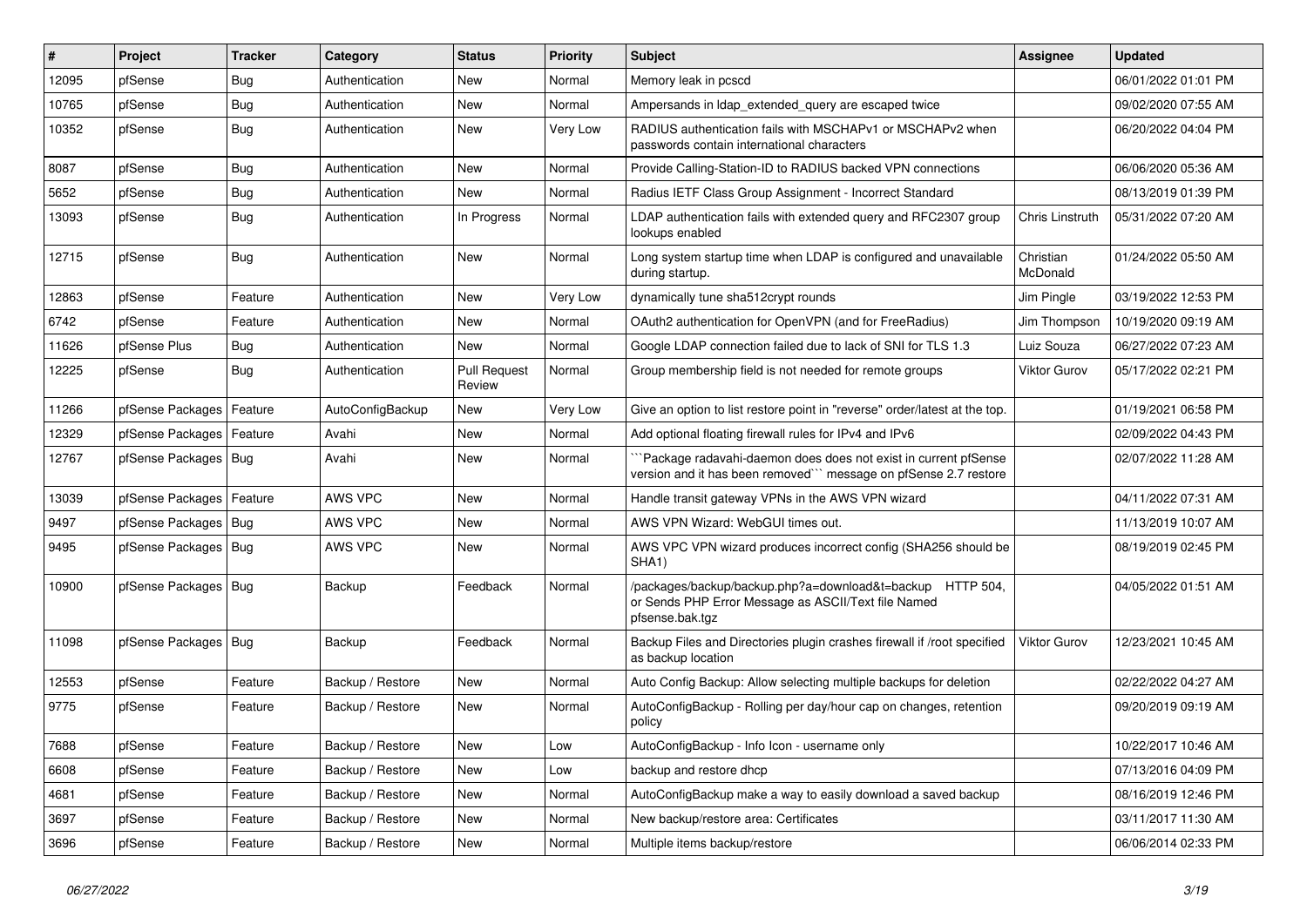| #     | Project                       | <b>Tracker</b> | Category         | <b>Status</b> | <b>Priority</b> | Subject                                                                                                  | <b>Assignee</b>       | <b>Updated</b>      |
|-------|-------------------------------|----------------|------------------|---------------|-----------------|----------------------------------------------------------------------------------------------------------|-----------------------|---------------------|
| 1367  | pfSense                       | Feature        | Backup / Restore | New           | Normal          | Input validation on partial config restores                                                              |                       | 03/21/2011 01:16 AM |
| 286   | pfSense                       | Feature        | Backup / Restore | New           | Normal          | Backup/restore users individually                                                                        |                       | 01/09/2021 03:48 PM |
| 13289 | pfSense                       | Bug            | Backup / Restore | New           | Low             | Attempting to restore a 0 byte "config.xml" prints an error that the<br>file cannot be read              |                       | 06/20/2022 10:46 AM |
| 12774 | pfSense                       | Bug            | Backup / Restore | New           | Normal          | Picture widget image is not saved in backup                                                              |                       | 04/04/2022 04:48 AM |
| 12249 | pfSense                       | Bug            | Backup / Restore | New           | Normal          | HAProxy causing failed ACB backups                                                                       |                       | 11/15/2021 11:58 PM |
| 11110 | pfSense                       | <b>Bug</b>     | Backup / Restore | New           | Normal          | Backup file should be checked before restoring a specific area                                           |                       | 12/05/2020 02:50 PM |
| 8076  | pfSense                       | Bug            | Backup / Restore | New           | Normal          | User can easily apply an unusable interface configuration after<br>restore                               |                       | 08/14/2019 10:52 AM |
| 7757  | pfSense                       | <b>Bug</b>     | Backup / Restore | New           | Normal          | Auto Config Backup fails to upload unless Default Gateway is up                                          |                       | 08/16/2019 12:47 PM |
| 1738  | pfSense                       | Bug            | Backup / Restore | New           | Very Low        | Restore fails when username in backup is not matching                                                    |                       | 12/11/2021 07:51 PM |
| 13205 | pfSense Docs                  | New Content    | Backup / Restore | Feedback      | Normal          | <b>ZFS Boot Environment documentation</b>                                                                | Christian<br>McDonald | 05/31/2022 10:55 AM |
| 9916  | pfSense Packages   Feature    |                | <b>BIND</b>      | Feedback      | Normal          | Check allow-transfer in custom option when the zone is slave                                             |                       | 04/21/2022 12:40 PM |
| 8199  | pfSense Packages   Feature    |                | <b>BIND</b>      | New           | Normal          | Support reordering and/or sort alphabetically across BIND package                                        |                       | 12/12/2017 02:05 AM |
| 8146  | pfSense Packages   Feature    |                | <b>BIND</b>      | New           | Normal          | Zone Domain Records more powerfull for BIND Zones                                                        |                       | 08/13/2019 09:39 AM |
| 11634 | pfSense Packages   Regression |                | <b>BIND</b>      | New           | Normal          | bind hangs when pfsense is reconnecting as an openvpn client to a<br>TUN openvpn server                  |                       | 03/14/2021 07:23 AM |
| 11563 | pfSense Packages   Bug        |                | <b>BIND</b>      | New           | High            | BIND GUI writes TXT records > 255 characters                                                             |                       | 02/27/2021 07:11 AM |
| 11074 | pfSense Packages   Bug        |                | <b>BIND</b>      | New           | Low             | bind Zone Settings Zones, Save button opens "Confirmation<br>required to save changes"                   |                       | 11/16/2020 11:08 AM |
| 10760 | pfSense Packages   Bug        |                | <b>BIND</b>      | New           | High            | pfSense BIND 9.14.12 server terminates due to assertion failure                                          |                       | 07/11/2020 04:53 PM |
| 10693 | pfSense Packages   Bug        |                | <b>BIND</b>      | New           | Normal          | pfSense Bind Zone Editor UI does not update zone serial number<br>when a change is made                  |                       | 09/01/2021 12:51 AM |
| 10445 | pfSense Packages   Bug        |                | <b>BIND</b>      | Feedback      | Normal          | BIND crashed when added RPZ. rpz is not a master or slave zone.                                          |                       | 04/21/2022 12:40 PM |
| 10330 | pfSense Packages   Bug        |                | <b>BIND</b>      | Feedback      | Normal          | BIND zone configuration displays wrong DS resource record with<br>inline DNSSEC signing enabled          |                       | 04/21/2022 12:40 PM |
| 8197  | pfSense Packages   Bug        |                | <b>BIND</b>      | New           | Normal          | BIND UI fails to properly update zone with inline DNSSEC signing<br>enabled                              |                       | 02/18/2019 05:23 PM |
| 13114 | pfSense Packages   Bug        |                | <b>BIND</b>      | Feedback      | Normal          | BIND calls rndc in rc_stop when named is not running                                                     | <b>Stuart Wyatt</b>   | 05/04/2022 12:41 PM |
| 13002 | pfSense Packages   Regression |                | <b>BIND</b>      | Feedback      | Normal          | BIND 9.16_13 could not find existing DNSSEC keys at<br>/cf/named/etc/namedb/keys due to directory change | Viktor Gurov          | 03/31/2022 12:14 PM |
| 12869 | pfSense Packages   Bug        |                | <b>BIND</b>      | Feedback      | Normal          | Bind DNS Package AAAA filtering Broken on new ZFS Installs                                               | Viktor Gurov          | 03/09/2022 12:38 PM |
| 11343 | pfSense Packages   Bug        |                | <b>BIND</b>      | Feedback      | Low             | Invalid link to pfSense-pkg-bind changelog                                                               | Viktor Gurov          | 04/05/2022 08:12 AM |
| 4472  | pfSense                       | Feature        | Build / Release  | New           | Normal          | Cryptographically sign every (sub-)release                                                               |                       | 08/13/2019 12:53 PM |
| 12782 | pfSense                       | Todo           | Build / Release  | New           | Normal          | Disable compatibility flag                                                                               | <b>Brad Davis</b>     | 05/17/2022 02:33 PM |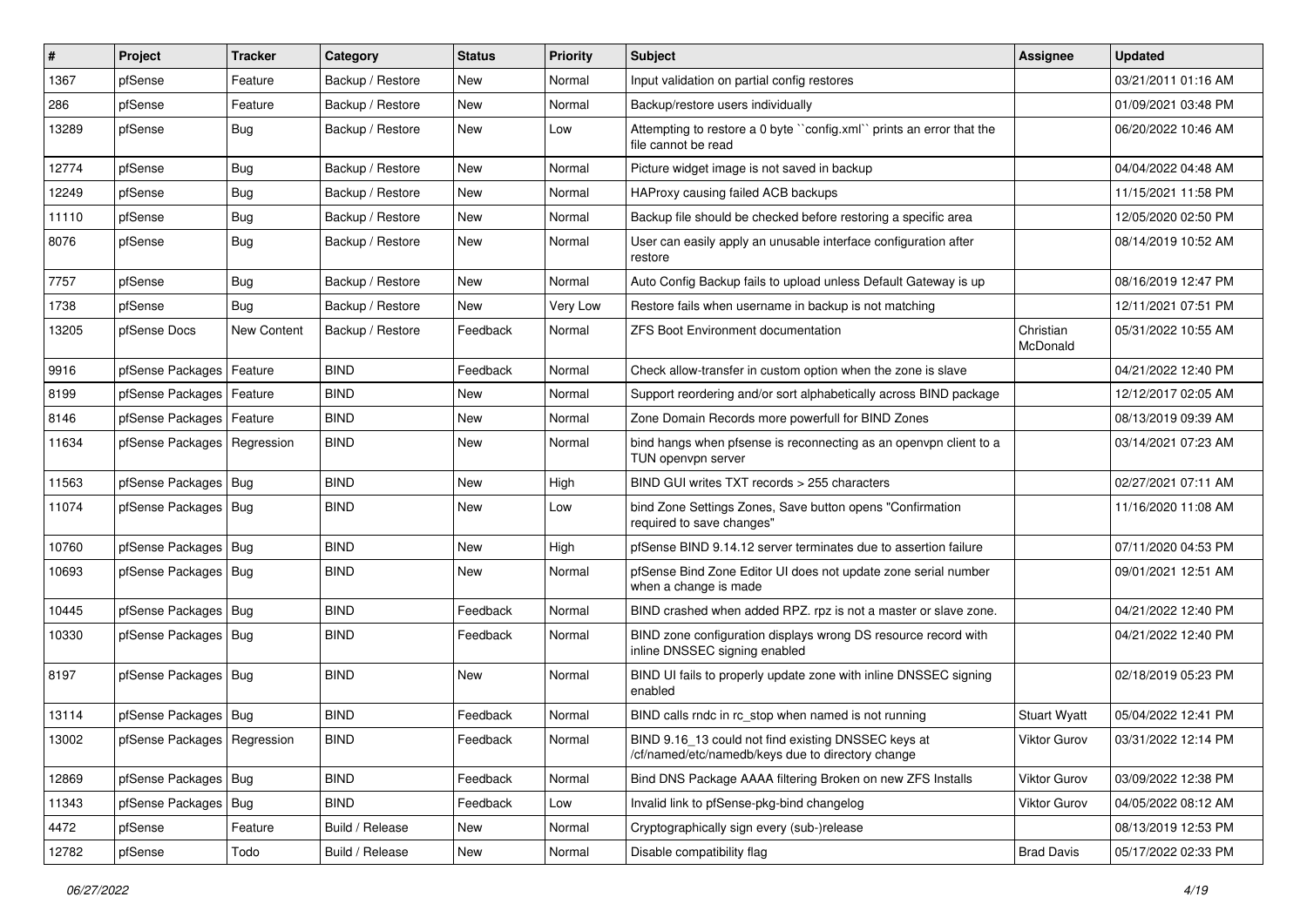| $\vert$ # | Project      | <b>Tracker</b> | Category              | <b>Status</b>                 | <b>Priority</b> | <b>Subject</b>                                                                                                          | <b>Assignee</b>      | <b>Updated</b>      |
|-----------|--------------|----------------|-----------------------|-------------------------------|-----------------|-------------------------------------------------------------------------------------------------------------------------|----------------------|---------------------|
| 13220     | pfSense      | Feature        | <b>Captive Portal</b> | New                           | Very Low        | Voucher per-roll bandwidth restrictions and traffic quotas                                                              |                      | 05/26/2022 08:16 AM |
| 13219     | pfSense      | Feature        | Captive Portal        | New                           | Very Low        | Enable/Disable single voucher roll                                                                                      |                      | 05/26/2022 08:14 AM |
| 11379     | pfSense      | Feature        | Captive Portal        | <b>New</b>                    | Normal          | <b>Template Roll Printer</b>                                                                                            |                      | 02/07/2021 05:26 AM |
| 11189     | pfSense      | Feature        | Captive Portal        | New                           | Normal          | Captive Portal - Tarpit option                                                                                          |                      | 12/23/2020 06:44 PM |
| 9627      | pfSense      | Feature        | <b>Captive Portal</b> | New                           | Normal          | Captive Portal only shows authenticated users                                                                           |                      | 08/14/2019 02:48 PM |
| 7971      | pfSense      | Feature        | <b>Captive Portal</b> | New                           | Normal          | Allow import, export and synchronization of MACs under Captive<br>Portal service                                        |                      | 10/19/2017 04:56 AM |
| 6956      | pfSense      | Feature        | Captive Portal        | <b>New</b>                    | Normal          | Allow more control over concurrent logins                                                                               |                      | 11/23/2016 12:01 PM |
| 4724      | pfSense      | Feature        | <b>Captive Portal</b> | <b>New</b>                    | Low             | Captive Portal Status Add Client Hostname                                                                               |                      | 05/22/2015 08:38 AM |
| 3053      | pfSense      | Feature        | <b>Captive Portal</b> | New                           | Normal          | Automatically add DHCP static addresses to CP passthru-mac                                                              |                      | 06/21/2013 11:54 AM |
| 2963      | pfSense      | Feature        | Captive Portal        | New                           | Normal          | Captive Portal MAC authentication request                                                                               |                      | 08/22/2017 09:09 PM |
| 2573      | pfSense      | Feature        | Captive Portal        | New                           | Normal          | Captive Portal support of RADIUS POD (Packet of Disconnect)                                                             |                      | 10/17/2016 03:14 AM |
| 2545      | pfSense      | Feature        | <b>Captive Portal</b> | <b>New</b>                    | Low             | CaptivePortal: Custom "Re-authenticate every x minutes"                                                                 |                      | 07/08/2012 05:21 PM |
| 2025      | pfSense      | Feature        | Captive Portal        | New                           | Normal          | Captive Portal: Easy accessible Logout page instead of Logout<br>pop-up window                                          |                      | 02/06/2016 04:59 AM |
| 1924      | pfSense      | Feature        | Captive Portal        | New                           | Normal          | Ability of CP's allowed IP addresses to use aliases                                                                     |                      | 07/26/2018 04:28 AM |
| 385       | pfSense      | Feature        | Captive Portal        | New                           | Normal          | Reverse captive portal                                                                                                  |                      | 08/13/2019 12:23 PM |
| 13290     | pfSense      | Regression     | Captive Portal        | Feedback                      | Normal          | My PfSense version 2.7 is returning the error "dummynet bad switch<br>21" every time I activate my Captive Portals (7). |                      | 06/20/2022 06:01 PM |
| 12730     | pfSense      | <b>Bug</b>     | Captive Portal        | New                           | Normal          | RADIUS accounting does not work if WAN is down                                                                          |                      | 01/26/2022 05:13 AM |
| 12648     | pfSense      | Bug            | Captive Portal        | New                           | Normal          | Undocumented variables 'listenporthttp' and 'listenporthttps'                                                           |                      | 12/28/2021 10:44 AM |
| 12467     | pfSense      | <b>Bug</b>     | Captive Portal        | New                           | Normal          | CP error on client disconnect after reboot                                                                              |                      | 10/17/2021 05:35 AM |
| 12357     | pfSense      | Bug            | Captive Portal        | New                           | Normal          | Captive Portal popup Logout button loads full login page in popup<br>when clicked                                       |                      | 10/27/2021 12:10 PM |
| 7553      | pfSense      | <b>Bug</b>     | <b>Captive Portal</b> | Confirmed                     | Very Low        | Captive portal on a parent interface blocks traffic on VLAN interfaces<br>too                                           |                      | 08/19/2018 03:15 PM |
| 5658      | pfSense      | Bug            | Captive Portal        | Confirmed                     | Low             | Files with the same name cannot be uploaded to multiple captive<br>portal zones                                         |                      | 12/18/2015 07:19 PM |
| 1675      | pfSense      | <b>Bug</b>     | <b>Captive Portal</b> | <b>New</b>                    | Normal          | Captive portal logout problems with pop-up blockers.                                                                    | <b>Jared Dillard</b> | 03/28/2016 01:37 PM |
| 13229     | pfSense Docs | Todo           | Captive Portal        | Feedback                      | Normal          | Update documentation for IPFW to PF transition for Limiters and<br><b>Captive Portal</b>                                | Jim Pingle           | 05/27/2022 03:04 PM |
| 13272     | pfSense      | Bug            | Captive Portal        | <b>Pull Request</b><br>Review | Very Low        | Voucher CSV output has leading space before voucher code                                                                | Jim Pingle           | 06/13/2022 10:27 AM |
| 3377      | pfSense      | Feature        | Captive Portal        | New                           | Normal          | OAuth2 authentication in captive portal                                                                                 | Jim Thompson         | 10/19/2020 09:13 AM |
| 9970      | pfSense      | Feature        | <b>Captive Portal</b> | New                           | Low             | Captive Portal and SAML2 Integration                                                                                    | Mauro Braggio        | 10/12/2020 07:39 AM |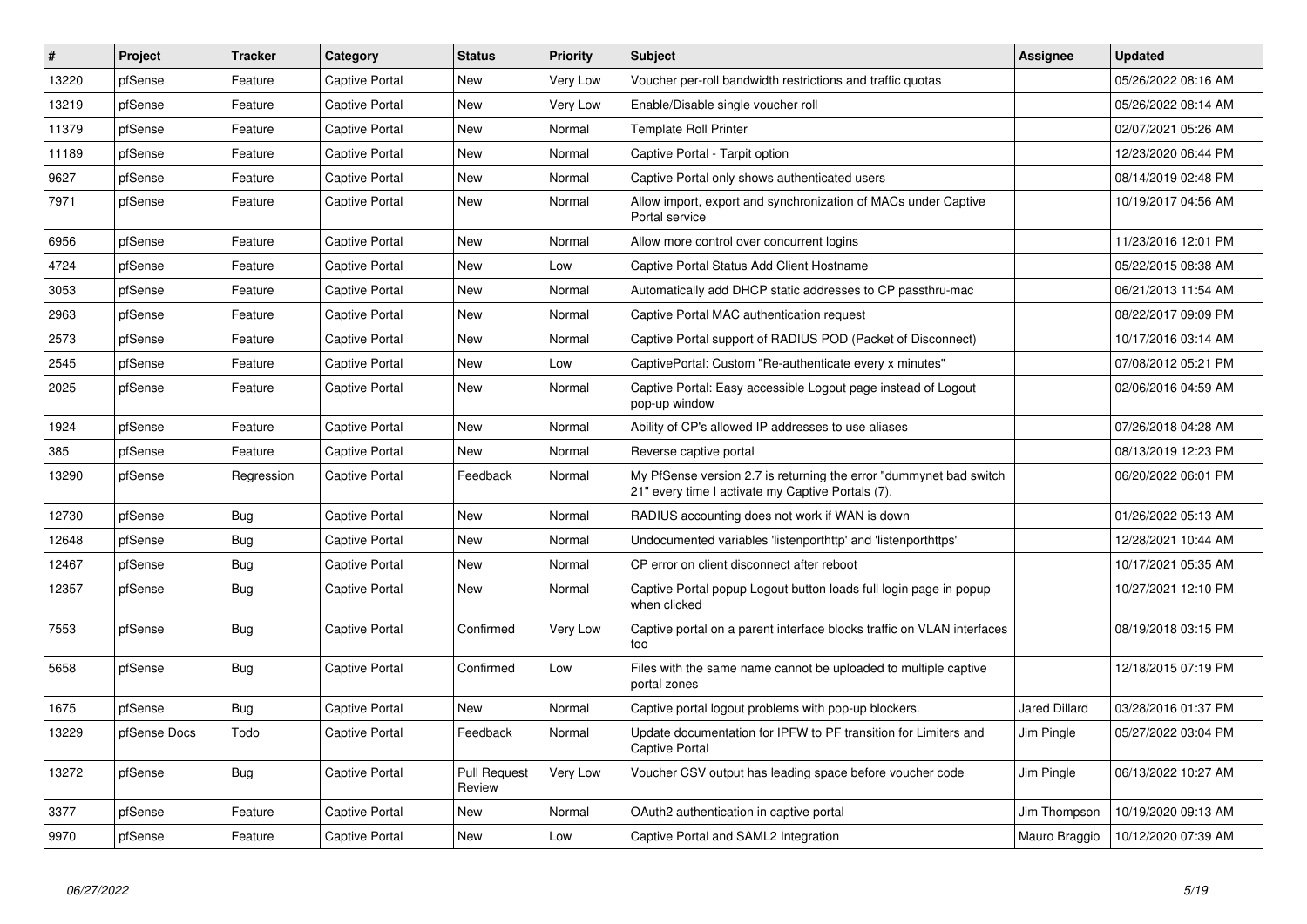| $\#$  | Project          | <b>Tracker</b> | Category       | <b>Status</b>                 | <b>Priority</b> | <b>Subject</b>                                                                                          | <b>Assignee</b>   | <b>Updated</b>      |
|-------|------------------|----------------|----------------|-------------------------------|-----------------|---------------------------------------------------------------------------------------------------------|-------------------|---------------------|
| 1831  | pfSense          | Feature        | Captive Portal | New                           | Normal          | Captive portal IPv6 support                                                                             | Reid<br>Linnemann | 05/25/2022 07:57 AM |
| 13226 | pfSense          | <b>Bug</b>     | Captive Portal | Confirmed                     | Normal          | Captive Portal doesn't disconnect established OpenVPN link                                              | Reid<br>Linnemann | 05/30/2022 10:38 AM |
| 13215 | pfSense          | <b>Bug</b>     | Captive Portal | Assigned                      | Normal          | Allowed MAC/IP/Hostname traffic counts for authorized users                                             | Reid<br>Linnemann | 05/31/2022 05:31 PM |
| 2099  | pfSense          | Todo           | CARP           | New                           | Normal          | Remove "queue" from CARP traffic                                                                        |                   | 01/19/2012 10:59 AM |
| 2218  | pfSense          | Feature        | CARP           | <b>New</b>                    | Normal          | Ability to delay CARP master status at boot time                                                        |                   | 03/03/2021 11:57 AM |
| 13110 | pfSense          | <b>Bug</b>     | CARP           | New                           | Very Low        | changing CARP VIP address does not update outbound NAT<br>interface IP                                  |                   | 05/03/2022 02:52 PM |
| 8567  | pfSense          | <b>Bug</b>     | CARP           | <b>New</b>                    | Normal          | Using IPv6 VIP alias for services may affect CARP IPv6 VIP work                                         |                   | 06/12/2018 01:26 PM |
| 8566  | pfSense          | Bug            | CARP           | New                           | Normal          | Wrong IPv6 source in NS request in case using of IPv6 alias                                             |                   | 06/12/2018 01:26 PM |
| 7648  | pfSense          | Bug            | CARP           | <b>New</b>                    | Very Low        | SPAN ports on an interface renders CARP HA inoperative                                                  |                   | 06/14/2017 09:19 PM |
| 5849  | pfSense          | Bug            | CARP           | <b>New</b>                    | Normal          | Routing fail on CARP IPsec                                                                              |                   | 12/18/2021 04:41 PM |
| 4845  | pfSense          | <b>Bug</b>     | CARP           | Confirmed                     | High            | CARP preemption doesn't switch to backup where connectivity<br>between systems is lost but not NIC link |                   | 07/28/2015 07:55 AM |
| 8100  | pfSense          | <b>Bug</b>     | CARP           | New                           | Normal          | pfsync Initially Deletes States on Primary for Connections<br>Established through Secondary             | Luiz Souza        | 02/08/2022 12:59 PM |
| 13063 | pfSense Packages | Feature        | Cellular       | <b>Pull Request</b><br>Review | Normal          | Cellular package shall support more modems and NMEA port                                                |                   | 05/06/2022 02:38 PM |
| 10796 | pfSense Packages | Feature        | Cellular       | Feedback                      | Normal          | Huawei ME909u-521 support                                                                               |                   | 04/21/2022 12:40 PM |
| 13305 | pfSense          | Feature        | Certificates   | <b>New</b>                    | Normal          | Certificate Revocation page should show expiration date                                                 |                   | 06/27/2022 10:26 AM |
| 10258 | pfSense          | Feature        | Certificates   | <b>New</b>                    | Very Low        | allow to sign CA                                                                                        |                   | 02/20/2020 04:20 AM |
| 2276  | pfSense          | Feature        | Certificates   | <b>New</b>                    | Normal          | Remote CRL fetch support                                                                                |                   | 02/06/2016 04:14 AM |
| 1268  | pfSense          | Feature        | Certificates   | <b>New</b>                    | Normal          | Allow mass renewing of certs                                                                            |                   | 11/01/2019 03:17 PM |
| 1257  | pfSense          | Feature        | Certificates   | <b>Pull Request</b><br>Review | Normal          | Handle encypted CA/Certificate private keys                                                             |                   | 10/12/2020 07:12 AM |
| 12894 | pfSense Plus     | Bug            | Certificates   | New                           | Low             | duplicating freshly created certificates through refreshing                                             |                   | 03/03/2022 02:35 PM |
| 12737 | pfSense          | <b>Bug</b>     | Certificates   | New                           | Normal          | CApath is not defined by default in curl                                                                |                   | 05/17/2022 02:30 PM |
| 11203 | pfSense          | <b>Bug</b>     | Certificates   | New                           | Normal          | certificate manager very slow                                                                           |                   | 12/31/2020 11:57 AM |
| 7289  | pfSense          | Bug            | Certificates   | <b>New</b>                    | Low             | Generating 4096bit Certificate                                                                          |                   | 08/14/2019 09:56 AM |
| 9889  | pfSense          | <b>Bug</b>     | Certificates   | <b>New</b>                    | Very Low        | CRL check for Intermediate CA CRLs fails                                                                | Jim Pingle        | 11/08/2019 11:03 AM |
| 12098 | pfSense Docs     | Correction     | Configuration  | New                           | Normal          | Feedback on pfSense Configuration Recipes - Accessing a<br>CPE/Modem from Inside the Firewall           |                   | 07/02/2021 02:30 AM |
| 13291 | pfSense Docs     | Todo           | Configuration  | <b>New</b>                    | Low             | Notification documentation                                                                              |                   | 06/21/2022 10:22 AM |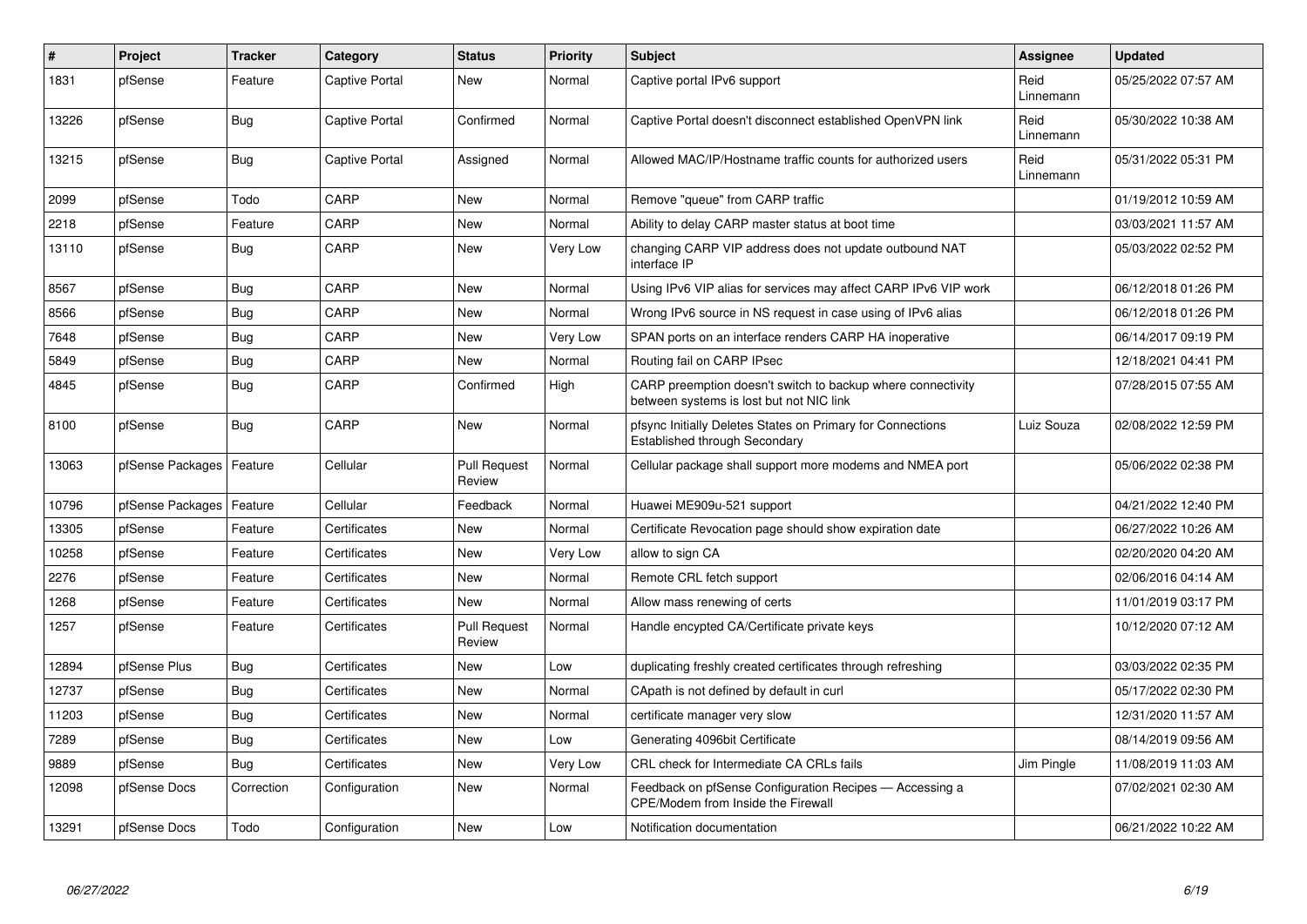| #     | Project                | <b>Tracker</b> | Category                 | <b>Status</b>                 | <b>Priority</b> | <b>Subject</b>                                                                                                        | Assignee      | <b>Updated</b>      |
|-------|------------------------|----------------|--------------------------|-------------------------------|-----------------|-----------------------------------------------------------------------------------------------------------------------|---------------|---------------------|
| 12402 | pfSense Docs           | Todo           | Configuration            | <b>New</b>                    | Normal          | Feedback on Configuration - Advanced Configuration Options -<br><b>Notifications</b>                                  |               | 09/24/2021 12:46 AM |
| 5902  | pfSense                | Todo           | Configuration<br>Backend | New                           | Normal          | Use a common place for default values                                                                                 |               | 08/13/2019 12:53 PM |
| 13287 | pfSense                | Feature        | Configuration<br>Backend | <b>New</b>                    | Normal          | Encode OpenVPN Custom Options                                                                                         |               | 06/20/2022 10:33 AM |
| 3895  | pfSense                | Feature        | Configuration<br>Backend | New                           | Normal          | Timeout for "Apply change"                                                                                            |               | 01/25/2021 08:07 AM |
| 13288 | pfSense                | <b>Bug</b>     | Configuration<br>Backend | <b>New</b>                    | Normal          | Encode FreeRADIUS Custom Options                                                                                      |               | 06/20/2022 10:36 AM |
| 12483 | pfSense                | <b>Bug</b>     | Configuration<br>Backend | <b>New</b>                    | Normal          | GUI creates inconsistent config.xml                                                                                   |               | 10/23/2021 06:48 AM |
| 10833 | pfSense                | <b>Bug</b>     | Configuration<br>Backend | <b>New</b>                    | Normal          | unbound exits on configuration error when link status flaps on LAN<br>interface                                       |               | 08/13/2020 11:53 PM |
| 6398  | pfSense                | <b>Bug</b>     | Configuration<br>Backend | New                           | Normal          | If config cannot be loaded due to corruption or bug, it isn't handled<br>gracefully (just stops)                      |               | 08/13/2019 01:23 PM |
| 13268 | pfSense                | Todo           | Console Menu             | Ready To Test                 | Normal          | columns don't align nicely in console with medium-long interface<br>names                                             |               | 06/12/2022 10:32 PM |
| 7747  | pfSense                | Feature        | Console Menu             | <b>New</b>                    | Normal          | Minor UI Tweak: Make hitting enter on the console (esp via SSH)<br>should not log you out, but simply redraw the menu |               | 08/01/2017 04:03 PM |
| 6469  | pfSense                | Feature        | Console Menu             | New                           | Normal          | Improve help + self documentation in console PHP shell                                                                |               | 08/13/2019 01:23 PM |
| 13249 | pfSense                | <b>Bug</b>     | Console Menu             | New                           | Normal          | Running playback comands multiple times results in PHP error                                                          |               | 06/06/2022 07:02 AM |
| 13258 | pfSense                | <b>Bug</b>     | Console Menu             | <b>Pull Request</b><br>Review | Low             | secret menu option 100                                                                                                | Jim Pingle    | 06/12/2022 01:44 PM |
| 2693  | pfSense                | Feature        | Console Menu             | New                           | Normal          | Allow mapping mapping non-physical interfaces via console                                                             | Mathieu Simon | 11/27/2012 03:00 PM |
| 11970 | pfSense Packages   Bug |                | Coreboot                 | New                           | Normal          | Netgate Firmware Upgrade Doesn't Work on XG-2758                                                                      |               | 04/21/2022 12:39 PM |
| 13309 | pfSense Packages       | <b>Bug</b>     | Cron                     | <b>New</b>                    | Normal          | Cron validation prevents special strings such as @reboot                                                              | Jim Thompson  | 06/27/2022 03:52 PM |
| 13074 | pfSense Plus           | <b>Bug</b>     | Cryptographic<br>Modules | New                           | Normal          | AES-GCM with SafeXcel on Netgate 2100 causes MBUF overload                                                            |               | 06/12/2022 11:14 AM |
| 12658 | pfSense Packages       | Feature        | darkstat                 | <b>New</b>                    | Normal          | Adding prometheus metrics to darkstat                                                                                 |               | 05/27/2022 09:44 PM |
| 6390  | pfSense                | Todo           | Dashboard                | New                           | Low             | Autoscale from Traffic Graph not correct size (big graphs)                                                            |               | 05/23/2016 01:38 PM |
| 13168 | pfSense                | Feature        | Dashboard                | New                           | Low             | Multiple Dashboard views for a single user                                                                            |               | 05/16/2022 07:53 AM |
| 13165 | pfSense                | Feature        | Dashboard                | <b>Pull Request</b><br>Review | Normal          | Feat: live update for Services dashboard widget                                                                       |               | 05/15/2022 01:48 AM |
| 10401 | pfSense                | Feature        | Dashboard                | New                           | Normal          | Request: ability to sort/separate stopped/running Service(s) on<br>Dashboard -> Services Status widget                |               | 03/31/2020 04:48 PM |
| 10395 | pfSense                | Feature        | Dashboard                | New                           | Low             | Add Dashboard System Information support for more PC Engines<br>APU boards                                            |               | 02/17/2022 01:02 AM |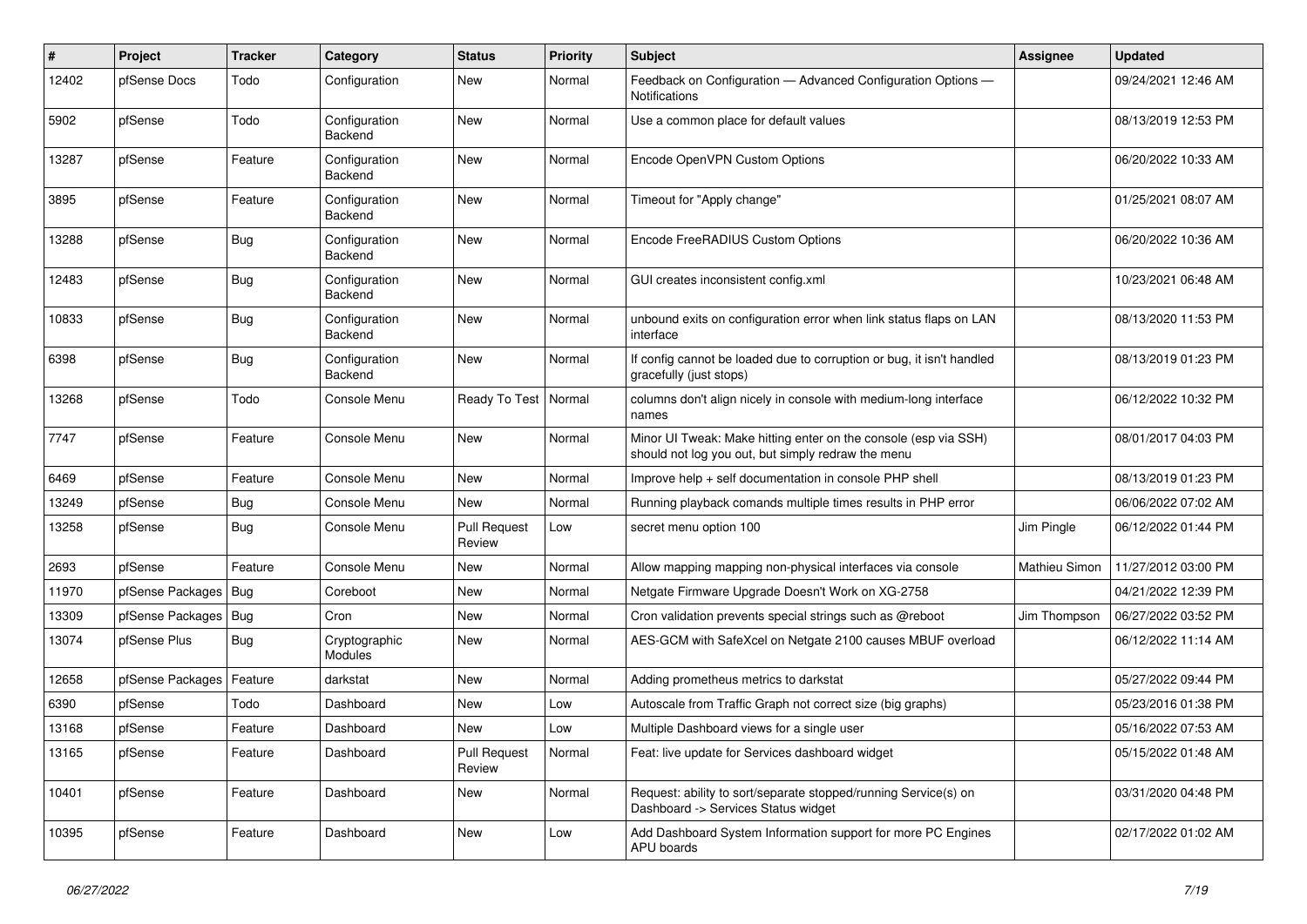| $\vert$ # | Project      | <b>Tracker</b> | Category        | <b>Status</b>                 | <b>Priority</b> | <b>Subject</b>                                                                                   | Assignee              | <b>Updated</b>      |
|-----------|--------------|----------------|-----------------|-------------------------------|-----------------|--------------------------------------------------------------------------------------------------|-----------------------|---------------------|
| 10280     | pfSense      | Feature        | Dashboard       | New                           | Low             | <b>DHCP Leases widget</b>                                                                        |                       | 11/07/2020 09:18 PM |
| 8458      | pfSense      | Feature        | Dashboard       | <b>New</b>                    | Low             | Allow reordering of interface widget                                                             |                       | 08/14/2019 10:52 AM |
| 7974      | pfSense      | Feature        | Dashboard       | New                           | Normal          | <b>ZFS RAID Monitor Not available</b>                                                            |                       | 08/20/2019 01:34 PM |
| 7934      | pfSense      | Feature        | Dashboard       | <b>New</b>                    | Very Low        | format support phone# for international use                                                      |                       | 10/12/2017 04:38 PM |
| 7182      | pfSense      | Feature        | Dashboard       | <b>New</b>                    | Normal          | Break up System Widget on the Dashboard                                                          |                       | 08/21/2019 08:59 AM |
| 5567      | pfSense      | Feature        | Dashboard       | New                           | Low             | CARP status widget does not update in real time                                                  |                       | 08/20/2019 03:33 PM |
| 4646      | pfSense      | Feature        | Dashboard       | New                           | Normal          | Recover valuable vertical screen real estate in dashboard                                        |                       | 04/20/2015 07:46 PM |
| 2479      | pfSense      | Feature        | Dashboard       | New                           | Normal          | Allow reordering of the traffic graphs on the dashboard                                          |                       | 06/08/2012 04:13 PM |
| 11759     | pfSense      | <b>Bug</b>     | Dashboard       | <b>New</b>                    | Normal          | Traffic graphs on dashboard double upload on pppoe links                                         |                       | 12/30/2021 04:00 AM |
| 9677      | pfSense      | <b>Bug</b>     | Dashboard       | New                           | Normal          | Dashboard hangs when widget needs data from a remote host which<br>is down                       |                       | 08/13/2019 09:15 AM |
| 9353      | pfSense      | <b>Bug</b>     | Dashboard       | <b>New</b>                    | Low             | PHPSession errors from limited access to dashboard and widgets                                   |                       | 10/06/2020 09:31 AM |
| 8157      | pfSense      | <b>Bug</b>     | Dashboard       | <b>New</b>                    | Very Low        | Traffic Graph clutter from time to time                                                          |                       | 12/03/2017 06:40 AM |
| 7857      | pfSense      | <b>Bug</b>     | Dashboard       | New                           | Very Low        | Interfaces Widget U/I fails to wrap IPV6 addresses when the string is<br>too wide for the widget |                       | 08/13/2019 09:15 AM |
| 7788      | pfSense      | <b>Bug</b>     | Dashboard       | <b>New</b>                    | Low             | Irregular updating of widgets like cpu/uptime on system widget.                                  |                       | 08/21/2019 09:03 AM |
| 7113      | pfSense      | Bug            | Dashboard       | <b>New</b>                    | Normal          | Interface name in Traffic Graphs                                                                 |                       | 12/31/2021 05:40 PM |
| 3411      | pfSense      | Bug            | Dashboard       | New                           | Low             | Interfaces and statistics dashboard widgets very slow with large<br>numbers of interfaces        |                       | 01/24/2014 02:09 AM |
| 13183     | pfSense Plus | Regression     | Dashboard       | Feedback                      | High            | ZFS module is loaded on systems without ZFS                                                      | Christian<br>McDonald | 05/23/2022 10:11 AM |
| 7387      | pfSense      | <b>Bug</b>     | Dashboard       | <b>New</b>                    | Low             | New Traffic Graph in dashboard resets inverted view to normal view                               | <b>Jared Dillard</b>  | 12/11/2021 08:14 PM |
| 12673     | pfSense      | <b>Bug</b>     | Dashboard       | <b>Pull Request</b><br>Review | Normal          | Firewall Logs Widget fails to update at intervals below 5 seconds.                               | <b>Viktor Gurov</b>   | 05/17/2022 02:20 PM |
| 7244      | pfSense      | Feature        | Developer Tools | New                           | Normal          | Publish pfsense as a Vagrant Basebox                                                             |                       | 01/29/2019 04:09 AM |
| 1219      | pfSense      | Feature        | Developer Tools | New                           | Low             | Ship DTRACE enabled kernels in the images                                                        |                       | 07/26/2017 03:14 AM |
| 11471     | pfSense Docs | Todo           | Development     | New                           | Low             | Feedback on Development - Developing Packages                                                    | Jim Pingle            | 02/19/2021 02:52 PM |
| 11071     | pfSense Docs | New Content    | <b>DHCP</b>     | <b>New</b>                    | Normal          | Feedback on Services - IPv6 Router Advertisements                                                | Jim Pingle            | 12/08/2020 09:25 AM |
| 8852      | pfSense Docs | Correction     | <b>DHCP</b>     | <b>New</b>                    | Normal          | [feedback form] Unclear about "Client Identifier" in a static mapping                            | Jim Pingle            | 09/23/2020 02:30 PM |
| 13256     | pfSense      | Feature        | DHCP (IPv4)     | New                           | Normal          | Better handling of duplicate IPs in static DHCP assignments                                      |                       | 06/11/2022 04:51 PM |
| 11927     | pfSense      | Feature        | DHCP (IPv4)     | Feedback                      | Normal          | Allow DHCP not to serve a gateway - small fix                                                    |                       | 01/03/2022 04:17 PM |
| 11004     | pfSense      | Feature        | DHCP (IPv4)     | New                           | Low             | DHCP reservations with no IP address show entries in DHCP leases                                 |                       | 10/26/2020 07:22 AM |
| 10802     | pfSense      | Feature        | DHCP (IPv4)     | New                           | Very Low        | Seperator for DHCP Static Mapped leases                                                          |                       | 07/31/2020 10:30 AM |
| 10345     | pfSense      | Feature        | DHCP (IPv4)     | New                           | Normal          | DHCP lease distinction between online and offline                                                |                       | 03/16/2020 07:56 AM |
| 10250     | pfSense      | Feature        | DHCP (IPv4)     | New                           | Very Low        | DHCP lease view by interface                                                                     |                       | 02/11/2020 07:47 AM |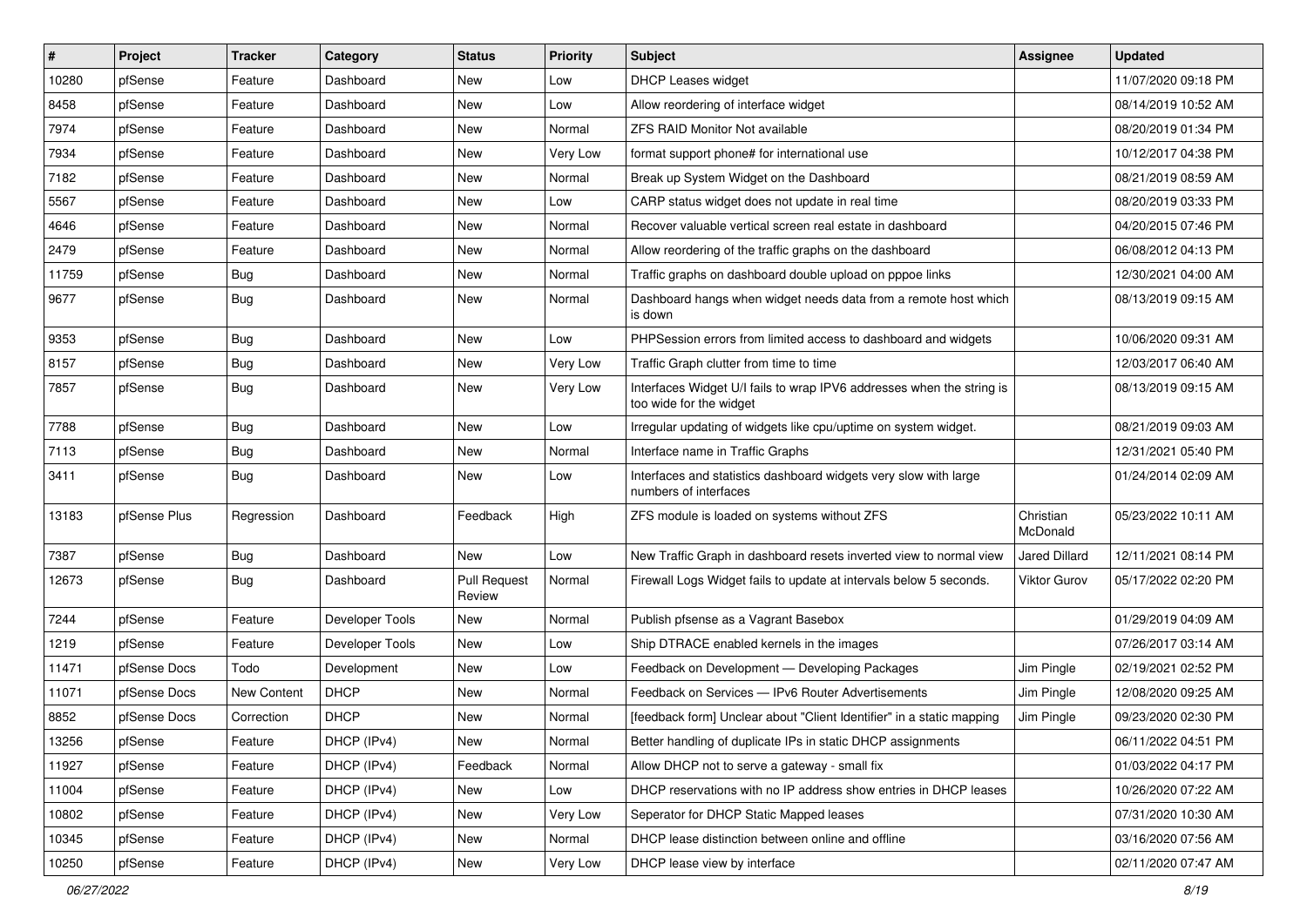| $\sharp$ | Project | <b>Tracker</b> | Category    | <b>Status</b> | <b>Priority</b> | <b>Subject</b>                                                                                                                     | <b>Assignee</b> | <b>Updated</b>      |
|----------|---------|----------------|-------------|---------------|-----------------|------------------------------------------------------------------------------------------------------------------------------------|-----------------|---------------------|
| 9732     | pfSense | Feature        | DHCP (IPv4) | <b>New</b>    | Normal          | System UTC time offset in DHCP Option 2                                                                                            |                 | 09/06/2019 08:39 PM |
| 9130     | pfSense | Feature        | DHCP (IPv4) | <b>New</b>    | Normal          | Request ID [#INC-16195]: DHCP - PXE Boot                                                                                           |                 | 09/10/2020 01:39 PM |
| 8879     | pfSense | Feature        | DHCP (IPv4) | <b>New</b>    | Very Low        | DHCP options ADD force options                                                                                                     |                 | 09/07/2018 09:14 AM |
| 8330     | pfSense | Feature        | DHCP (IPv4) | New           | Normal          | add options for ddns-local-address statements                                                                                      |                 | 04/27/2021 12:31 PM |
| 7441     | pfSense | Feature        | DHCP (IPv4) | <b>New</b>    | Low             | Display start/end times for Static Mapping leases on DHCP<br>Leases/DHCPv6 Leases                                                  |                 | 08/21/2019 10:48 AM |
| 7405     | pfSense | Feature        | DHCP (IPv4) | New           | Normal          | Ability to add dhcp host reservations from "Diagnostics -> ARP table"                                                              |                 | 10/12/2020 08:22 AM |
| 6960     | pfSense | Feature        | DHCP (IPv4) | <b>New</b>    | Normal          | Consider replacing ISC DHCP server with KEA DHCP                                                                                   |                 | 09/24/2020 01:59 PM |
| 6615     | pfSense | Feature        | DHCP (IPv4) | <b>New</b>    | Normal          | new DHCP server option                                                                                                             |                 | 08/13/2019 01:39 PM |
| 6544     | pfSense | Feature        | DHCP (IPv4) | <b>New</b>    | Very Low        | RFC 3046 DHCP Option 82 support (and RFC 3315/4649/4580 for<br>IPv6                                                                |                 | 07/13/2020 02:14 AM |
| 5080     | pfSense | Feature        | DHCP (IPv4) | <b>New</b>    | Normal          | Settings tab under Services>DHCP Server                                                                                            |                 | 08/13/2019 12:53 PM |
| 4899     | pfSense | Feature        | DHCP (IPv4) | New           | Normal          | Additional BOOTP/DHCP Options should allow a force option                                                                          |                 | 01/02/2018 02:24 PM |
| 3534     | pfSense | Feature        | DHCP (IPv4) | New           | Normal          | DDNS using arbitrary zone primary                                                                                                  |                 | 07/08/2014 11:40 AM |
| 2983     | pfSense | Feature        | DHCP (IPv4) | New           | Normal          | DHCPD: Add vendor-class-identifier and MAC-OIDs                                                                                    |                 | 05/29/2020 09:24 PM |
| 2774     | pfSense | Feature        | DHCP (IPv4) | New           | Normal          | Extend DHCP Pools code to allow using different subnets                                                                            |                 | 08/19/2019 10:27 AM |
| 2323     | pfSense | Feature        | DHCP (IPv4) | New           | Low             | GUI doesn't allow to configure DHCP server to serve IP addresses<br>belonging to subnets wich are not associated with an interface |                 | 08/19/2019 10:27 AM |
| 13273    | pfSense | <b>Bug</b>     | DHCP (IPv4) | New           | Normal          | dhclient can use conflicting recorded leases                                                                                       |                 | 06/14/2022 11:07 AM |
| 13263    | pfSense | <b>Bug</b>     | DHCP (IPv4) | New           | Low             | Deleting a static DHCP entry when the related IP is not in the arp<br>table spams the log                                          |                 | 06/10/2022 11:18 AM |
| 12959    | pfSense | <b>Bug</b>     | DHCP (IPv4) | Feedback      | Normal          | dhoplease process wrongly update host file if client-hostname is<br>empty                                                          |                 | 03/28/2022 10:26 AM |
| 12922    | pfSense | Bug            | DHCP (IPv4) | <b>New</b>    | Normal          | Classless static routes received on DHCP WAN can override chosen<br>default gateway                                                |                 | 03/28/2022 10:08 AM |
| 12070    | pfSense | Bug            | DHCP (IPv4) | <b>New</b>    | Low             | VLAN0 for WAN DHCP                                                                                                                 |                 | 12/23/2021 04:31 PM |
| 12067    | pfSense | <b>Bug</b>     | DHCP (IPv4) | New           | Very Low        | <b>DHCP Monitoring Statistics Error</b>                                                                                            |                 | 06/21/2021 08:39 AM |
| 9343     | pfSense | <b>Bug</b>     | DHCP (IPv4) | <b>New</b>    | Normal          | diag arp.php times out with large DHCPD leases table                                                                               |                 | 08/14/2019 01:19 PM |
| 8614     | pfSense | <b>Bug</b>     | DHCP (IPv4) | New           | Normal          | Cannot remove Additional BOOTP/DHCP Options                                                                                        |                 | 08/21/2019 09:15 AM |
| 7172     | pfSense | Bug            | DHCP (IPv4) | New           | Normal          | Sorting by hostname in Services > DHCP Server > LAN should be<br>'natural" (alphanumeric friendly)                                 |                 | 08/20/2019 03:47 PM |
| 6362     | pfSense | <b>Bug</b>     | DHCP (IPv4) | Confirmed     | Normal          | DHCP Client ID not used                                                                                                            |                 | 07/09/2021 06:30 AM |
| 4061     | pfSense | Bug            | DHCP (IPv4) | Confirmed     | Normal          | dhopd doesn't send client-hostname to peer, breaking DHCP lease<br>registrations w/HA                                              |                 | 02/24/2017 08:58 PM |
| 3771     | pfSense | Bug            | DHCP (IPv4) | New           | Normal          | Webinterface and dhcpdcrashes with 500+ static leases                                                                              |                 | 08/21/2019 09:26 AM |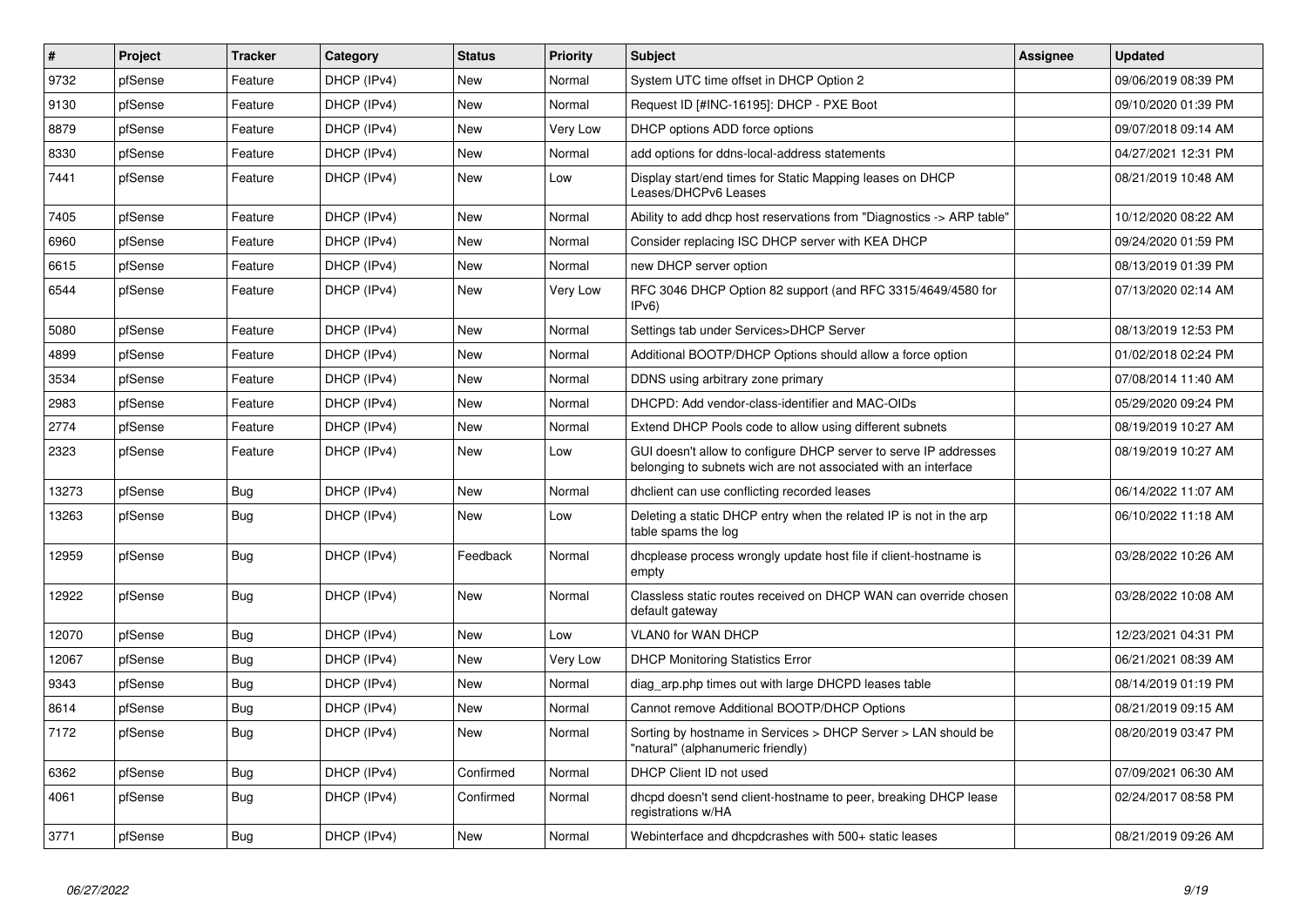| #     | Project | <b>Tracker</b> | Category    | <b>Status</b>                 | <b>Priority</b> | <b>Subject</b>                                                                                 | <b>Assignee</b>      | <b>Updated</b>                       |
|-------|---------|----------------|-------------|-------------------------------|-----------------|------------------------------------------------------------------------------------------------|----------------------|--------------------------------------|
| 3404  | pfSense | Bug            | DHCP (IPv4) | New                           | Normal          | DHCP Server Fails to Start on Interfaces that are Slow to Come<br><b>Online During Boot</b>    |                      | 02/11/2014 05:09 PM                  |
| 13250 | pfSense | Todo           | DHCP (IPv4) | New                           | Very Low        | Clean up DHCP Server option language                                                           | Jim Pingle           | 06/06/2022 07:32 AM                  |
| 4451  | pfSense | <b>Bug</b>     | DHCP (IPv4) | New                           | Low             | Status DHCP Leases shows double entries for static entries without<br>IP address               | <b>Phillip Davis</b> | 05/21/2022 04:55 PM                  |
| 8179  | pfSense | Bug            | DHCP (IPv4) | Feedback                      | Normal          | Incorrect reverse DNS zone in DHCP server config for<br>non-octet-aligned subnet mask          |                      | Renato Botelho   02/09/2022 11:17 PM |
| 13217 | pfSense | Bug            | DHCP (IPv4) | <b>New</b>                    | Normal          | dhclient using default pid file location which does not exist                                  | Viktor Gurov         | 05/26/2022 08:09 AM                  |
| 13296 | pfSense | Feature        | DHCP (IPv6) | New                           | Normal          | Add support for DHCP6 OPTION PD EXCLUDE (RFC 6603)                                             |                      | 06/24/2022 10:10 PM                  |
| 9575  | pfSense | Feature        | DHCP (IPv6) | New                           | Very Low        | RFC 7078 - Distributing Address Selection Policy Using DHCPv6                                  |                      | 08/14/2019 02:39 PM                  |
| 9536  | pfSense | Feature        | DHCP (IPv6) | New                           | Normal          | Support dynamic prefix in DHCPv6 Server                                                        |                      | 05/25/2022 04:27 AM                  |
| 6283  | pfSense | Feature        | DHCP (IPv6) | <b>New</b>                    | Normal          | Register DHCPv6 leases with DNS resolver                                                       |                      | 08/21/2019 10:48 AM                  |
| 5950  | pfSense | Feature        | DHCP (IPv6) | New                           | Normal          | DHCPv6 Server support for PD of PD-obtained networks                                           |                      | 03/04/2016 03:04 AM                  |
| 3185  | pfSense | Feature        | DHCP (IPv6) | New                           | Normal          | Accommodate a DHCPv6 failover-like mechanism                                                   |                      | 11/24/2017 10:44 AM                  |
| 13248 | pfSense | Regression     | DHCP (IPv6) | New                           | Normal          | IPv6 Router Advertisements runs when config.xml does not contain<br>an entry for the interface |                      | 06/05/2022 07:44 PM                  |
| 12581 | pfSense | Regression     | DHCP (IPv6) | <b>New</b>                    | Normal          | CARP IPv6 assigned address does not get advertised to endpoints<br>with RADV                   |                      | 12/16/2021 02:34 PM                  |
| 13253 | pfSense | Bug            | DHCP (IPv6) | <b>New</b>                    | Normal          | dhcp6c" is not restarted when applying settings when multiple<br>WANs are configured for DHCP6 |                      | 06/06/2022 02:58 PM                  |
| 13237 | pfSense | Bug            | DHCP (IPv6) | New                           | Normal          | dhcp6c script cannot be executed safely                                                        |                      | 06/01/2022 11:20 AM                  |
| 12947 | pfSense | <b>Bug</b>     | DHCP (IPv6) | <b>Pull Request</b><br>Review | Normal          | DHCP6 client does not take any action if the interface IPv6 address<br>changes during renewal  |                      | 06/27/2022 07:31 AM                  |
| 12823 | pfSense | Bug            | DHCP (IPv6) | <b>New</b>                    | Normal          | Multiple DHCP6 WAN connections PPPoE interface 'defached'<br>status                            |                      | 02/18/2022 05:39 AM                  |
| 10822 | pfSense | Bug            | DHCP (IPv6) | New                           | Normal          | Deprecated IPv6 prefix won't be announced as deprecated to clients                             |                      | 08/10/2020 09:23 AM                  |
| 10714 | pfSense | Bug            | DHCP (IPv6) | New                           | Normal          | radvd only gives out the prefix of the "first" IPv6 address of an<br>interface                 |                      | 10/06/2020 01:03 PM                  |
| 9136  | pfSense | Bug            | DHCP (IPv6) | <b>New</b>                    | High            | IPv6 Tracking Interfaces Lose IPv6 Address in Certain Cases                                    |                      | 04/21/2022 12:39 PM                  |
| 7821  | pfSense | <b>Bug</b>     | DHCP (IPv6) | New                           | Normal          | GIF does not support broadcast                                                                 |                      | 08/29/2017 10:50 AM                  |
| 7734  | pfSense | <b>Bug</b>     | DHCP (IPv6) | New                           | Normal          | Using opton ia pd0 does not renew prefix and prefix get dropped                                |                      | 07/31/2017 03:46 AM                  |
| 7138  | pfSense | <b>Bug</b>     | DHCP (IPv6) | Assigned                      | Normal          | Pfsense wide dhcpv6 client doesn't recognise ifid statement                                    |                      | 04/21/2022 12:39 PM                  |
| 6691  | pfSense | <b>Bug</b>     | DHCP (IPv6) | New                           | Normal          | dhcp6c quits after only two tries if no response was received                                  |                      | 12/07/2020 04:25 PM                  |
| 6051  | pfSense | <b>Bug</b>     | DHCP (IPv6) | New                           | Normal          | DHCPv6 Client Failure for additional WAN Address causes<br>2-seconds-service-restart-loop      |                      | 12/03/2020 01:08 AM                  |
| 6873  | pfSense | Bug            | DHCP (IPv6) | New                           | Low             | radvd - Too many addresses in RDNSS section when previously<br>using DHCPv6                    | Dominic<br>McKeown   | 06/06/2018 10:45 AM                  |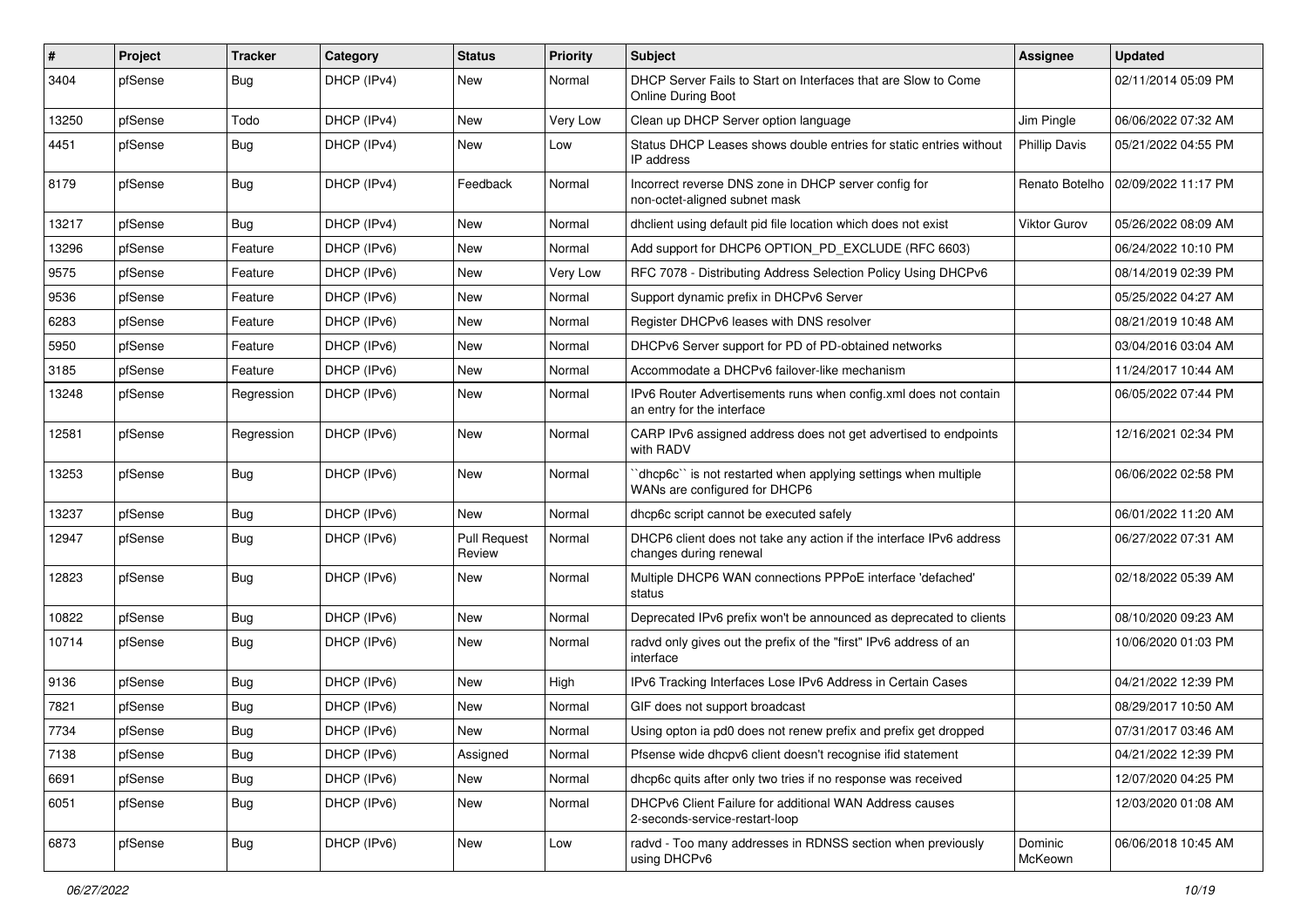| $\vert$ # | Project      | <b>Tracker</b> | Category             | <b>Status</b>                 | Priority | <b>Subject</b>                                                               | <b>Assignee</b> | <b>Updated</b>      |
|-----------|--------------|----------------|----------------------|-------------------------------|----------|------------------------------------------------------------------------------|-----------------|---------------------|
| 12120     | pfSense      | Feature        | <b>DHCP Relay</b>    | New                           | Normal   | Permit several sets of destination DHCP servers in DHCP relay                |                 | 07/11/2021 05:41 PM |
| 9680      | pfSense      | Feature        | <b>DHCP Relay</b>    | New                           | Normal   | Seperate DHCP Server and relay per interface                                 |                 | 02/27/2020 10:47 AM |
| 12508     | pfSense      | Bug            | <b>DHCP Relay</b>    | New                           | Normal   | DHCP Relay over VPN                                                          |                 | 11/06/2021 11:25 AM |
| 11149     | pfSense      | <b>Bug</b>     | <b>DHCP Relay</b>    | <b>New</b>                    | Normal   | DHCP relay won't start with DHCP server behind gateway                       |                 | 03/22/2021 05:13 AM |
| 10715     | pfSense      | <b>Bug</b>     | <b>DHCP Relay</b>    | New                           | Normal   | DHCPv6 relay always uses the "first" IPv6 address of an interface            |                 | 06/29/2020 05:01 AM |
| 4680      | pfSense      | <b>Bug</b>     | <b>DHCP Relay</b>    | New                           | Normal   | DHCP relay does not work with DHCP server on other end of<br>OpenVPN tunnel  |                 | 05/05/2015 06:55 PM |
| 10904     | pfSense      | Feature        | <b>DHCP Relay</b>    | <b>Pull Request</b><br>Review | Normal   | Support vti interfaces in dhcrelay                                           | Luiz Souza      | 10/12/2020 07:35 AM |
| 12791     | pfSense Docs | New Content    | Diagnostics          | New                           | Normal   | Diagnostic Information for Support (pfSense)                                 |                 | 02/13/2022 08:49 PM |
| 12343     | pfSense      | Feature        | Diagnostics          | <b>New</b>                    | Low      | Real time traffic monitoring                                                 |                 | 09/06/2021 01:26 PM |
| 11856     | pfSense      | Feature        | Diagnostics          | New                           | Normal   | Replace/add Alias or DNS names for known LAN addresses in the<br>State table |                 | 04/27/2021 08:01 AM |
| 9718      | pfSense      | Feature        | Diagnostics          | <b>New</b>                    | Low      | Make diag_states_summary table sortable                                      |                 | 10/06/2020 09:12 AM |
| 7459      | pfSense      | Feature        | Diagnostics          | New                           | Low      | 'Refresh" button for Diagnostics/Tables display                              |                 | 08/21/2019 09:27 AM |
| 7442      | pfSense      | Feature        | Diagnostics          | New                           | Low      | Suggestions for Diagnostics / ARP Table and Diagnostics / NDP<br>Table       |                 | 08/21/2019 09:27 AM |
| 6804      | pfSense      | Feature        | Diagnostics          | <b>New</b>                    | Very Low | Add row counter into Diagnostics -> Edit File                                |                 | 08/20/2019 03:44 PM |
| 5556      | pfSense      | Feature        | Diagnostics          | New                           | Normal   | No error when downloading non-existing file on Diagnostics/Execute           |                 | 08/20/2019 03:43 PM |
| 4914      | pfSense      | Feature        | Diagnostics          | New                           | Low      | <b>Packet Capture Settings</b>                                               |                 | 08/20/2019 08:51 AM |
| 4456      | pfSense      | Feature        | Diagnostics          | New                           | Normal   | Packet capture additional filtering options                                  |                 | 08/20/2019 03:30 PM |
| 1656      | pfSense      | Feature        | Diagnostics          | New                           | Normal   | Teach pfctl to kill states by port number                                    |                 | 08/21/2019 09:55 AM |
| 12757     | pfSense      | <b>Bug</b>     | Diagnostics          | <b>Pull Request</b><br>Review | Very Low | Clean up /etc/inc/filter.inc use of pfctl -F                                 |                 | 05/17/2022 02:18 PM |
| 7848      | pfSense      | <b>Bug</b>     | Diagnostics          | New                           | Low      | NDP Table Sort by Expiration Error                                           |                 | 08/26/2019 02:56 PM |
| 7590      | pfSense      | Bug            | Diagnostics          | New                           | Normal   | diag edit do not save when nothing to sae (in directory browse view)         |                 | 05/20/2017 05:04 PM |
| 7589      | pfSense      | <b>Bug</b>     | Diagnostics          | New                           | Normal   | diag_edit.php old print_info_box                                             |                 | 05/20/2017 05:02 PM |
| 3796      | pfSense      | <b>Bug</b>     | Diagnostics          | Confirmed                     | Normal   | States summary fails and is very slow with large state tables                |                 | 12/11/2021 08:03 PM |
| 12883     | pfSense Docs | Todo           | <b>DNS</b>           | <b>New</b>                    | Normal   | Feedback on Services - DNS Resolver - Host Overrides                         |                 | 02/28/2022 07:54 PM |
| 12139     | pfSense      | Feature        | <b>DNS Forwarder</b> | New                           | Normal   | Add support in for specifying a DNSMASQ configuration file                   |                 | 07/16/2021 09:45 PM |
| 2410      | pfSense      | Feature        | <b>DNS Forwarder</b> | New                           | Normal   | Support name based aliasing via CNAMEs or some other<br>mechanism.           |                 | 12/11/2012 09:56 PM |
| 7329      | pfSense      | Bug            | <b>DNS Forwarder</b> | New                           | Low      | <b>DHCP Not Updating DNS</b>                                                 |                 | 01/21/2022 09:16 PM |
| 12551     | pfSense      | Feature        | <b>DNS Resolver</b>  | <b>New</b>                    | Low      | Add ability to set DNS resolver search domain list                           |                 | 12/01/2021 11:18 AM |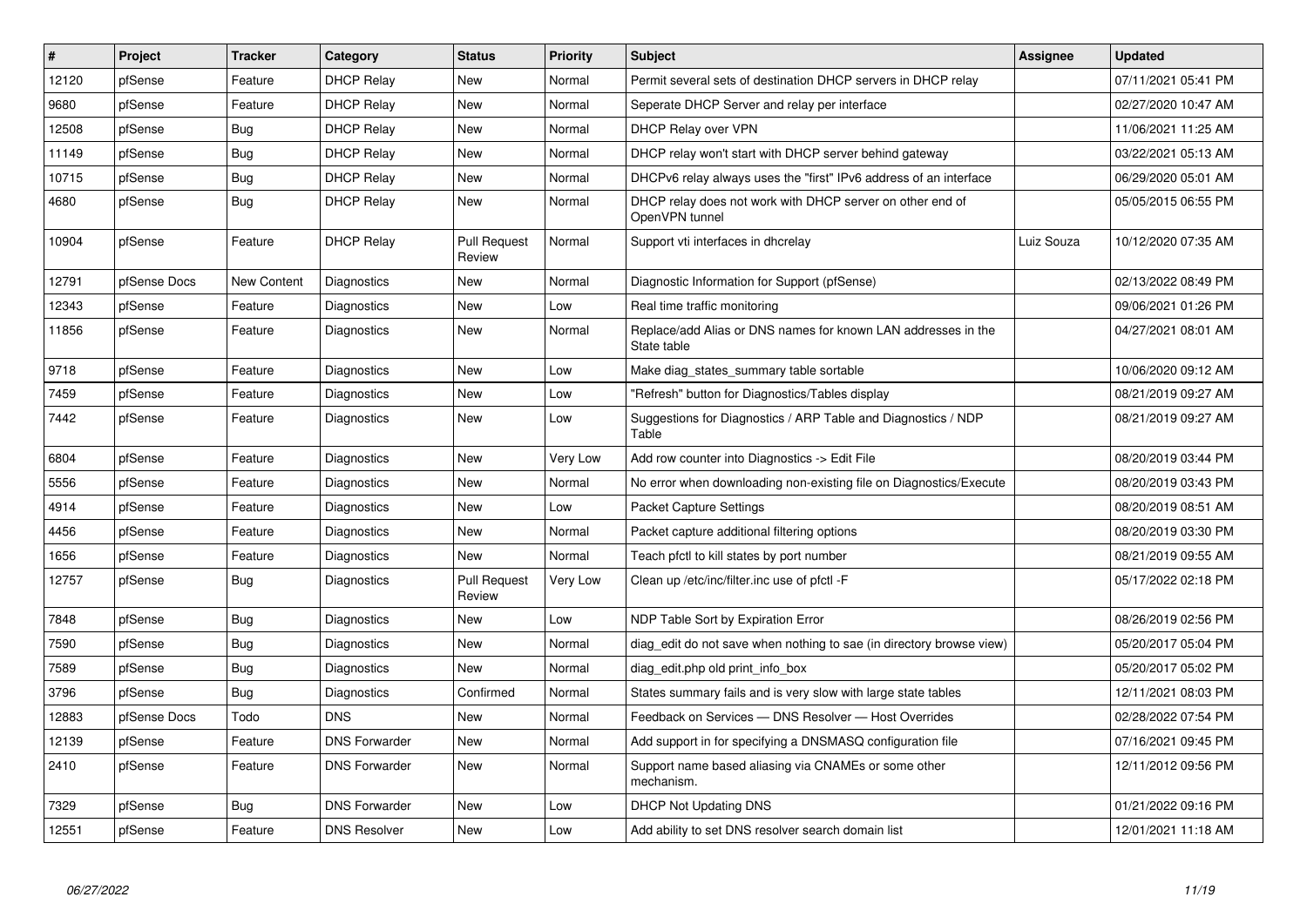| #     | Project      | <b>Tracker</b> | Category            | <b>Status</b> | <b>Priority</b> | Subject                                                                                                                       | Assignee   | <b>Updated</b>      |
|-------|--------------|----------------|---------------------|---------------|-----------------|-------------------------------------------------------------------------------------------------------------------------------|------------|---------------------|
| 11921 | pfSense      | Feature        | <b>DNS Resolver</b> | New           | Very Low        | Feature Request: Compile unbound with EDNS Client Subnet (ECS)<br>module (--enable-subnet)                                    |            | 05/14/2021 07:29 AM |
| 9436  | pfSense      | Feature        | <b>DNS Resolver</b> | New           | Normal          | Unbound: enable dnstap support                                                                                                |            | 03/27/2019 07:54 PM |
| 8236  | pfSense      | Feature        | <b>DNS Resolver</b> | New           | Normal          | Ability to configure "forward-first" and "forward-host" options for more<br>robust domain overrides in DNS Resolver           |            | 12/26/2017 01:26 AM |
| 7852  | pfSense      | Feature        | <b>DNS Resolver</b> | New           | Normal          | Add views support to Unbound GUI                                                                                              |            | 09/11/2017 12:26 PM |
| 7495  | pfSense      | Feature        | <b>DNS Resolver</b> | New           | Low             | Ability to set TTL for local for Unbound host overrides and dhcp<br>leases                                                    |            | 03/06/2018 09:46 AM |
| 6103  | pfSense      | Feature        | <b>DNS Resolver</b> | <b>New</b>    | Normal          | DNS Resolver Outgoing Interfaces should be able to use Gateway<br>Groups                                                      |            | 10/21/2019 08:02 AM |
| 4798  | pfSense      | Feature        | <b>DNS Resolver</b> | <b>New</b>    | Normal          | Make host and domain overrides available to both DNS Resolver<br>and DNS Forwarder                                            |            | 06/29/2015 02:14 AM |
| 13254 | pfSense      | Bug            | <b>DNS Resolver</b> | <b>New</b>    | Normal          | DNS resolver does not update "unbound.conf" file during link down<br>events                                                   |            | 06/08/2022 07:55 AM |
| 12612 | pfSense      | <b>Bug</b>     | <b>DNS Resolver</b> | <b>New</b>    | Normal          | DNS Resolver is restarted during every "rc.newwanip" event                                                                    |            | 06/03/2022 07:13 AM |
| 10624 | pfSense      | Bug            | <b>DNS Resolver</b> | New           | Normal          | Unbound configuration memory leak with python module $+$ register<br>DHCP leases active                                       |            | 02/26/2021 10:27 AM |
| 10342 | pfSense      | <b>Bug</b>     | <b>DNS Resolver</b> | <b>New</b>    | Normal          | Unbound domain overrides stop resolving periodically. They only<br>resume after the service has been restarted.               |            | 03/13/2020 10:35 AM |
| 10143 | pfSense      | Bug            | <b>DNS Resolver</b> | <b>New</b>    | Normal          | System hostname DNS entry is assigned to the wrong IP on<br>multi-wan setups                                                  |            | 12/31/2019 02:33 PM |
| 9654  | pfSense      | <b>Bug</b>     | <b>DNS Resolver</b> | <b>New</b>    | Normal          | After reboot, the DNS resolver must be restarted before it will<br>advertise the ipv6 DNS address of the router.              |            | 11/20/2020 03:12 AM |
| 9037  | pfSense      | <b>Bug</b>     | <b>DNS Resolver</b> | <b>New</b>    | Normal          | Unbound not logging to syslog after reboot                                                                                    |            | 10/12/2018 05:09 AM |
| 7152  | pfSense      | Bug            | <b>DNS Resolver</b> | New           | Normal          | Unbound / DNS Resolver issue if "Register DHCP static mappings in<br>the DNS Resolver" set before wildcard DNS custom options |            | 12/18/2021 04:59 PM |
| 7096  | pfSense      | <b>Bug</b>     | <b>DNS Resolver</b> | Feedback      | Normal          | Unbound fails to start on boot if specific network devices are<br>configured in the "Network Interfaces"                      |            | 11/22/2021 08:59 AM |
| 6430  | pfSense      | <b>Bug</b>     | <b>DNS Resolver</b> | Confirmed     | Low             | pfsense should sanity-check hostnames when copying from<br>dhcpd.leases to /etc/hosts                                         |            | 08/13/2019 01:23 PM |
| 5413  | pfSense      | Bug            | <b>DNS Resolver</b> | Confirmed     | High            | Incorrect Handling of Unbound Resolver [service restarts, cache<br>loss, DNS service interruption]                            |            | 06/19/2022 11:11 PM |
| 1819  | pfSense      | Bug            | <b>DNS Resolver</b> | New           | Normal          | DNS Resolver Not Registering DHCP Server Specified Domain<br>Name                                                             | Luiz Souza | 04/28/2022 01:53 PM |
| 12063 | pfSense Docs | Todo           | <b>Dynamic DNS</b>  | New           | Normal          | Feedback on Services - Dynamic DNS - Configuring RFC 2136<br>Dynamic DNS updates                                              |            | 06/18/2021 06:24 PM |
| 12848 | pfSense      | Feature        | Dynamic DNS         | New           | Normal          | Evaluation of the DynDNS "Result Match" string                                                                                |            | 02/22/2022 02:01 AM |
| 12602 | pfSense      | Feature        | Dynamic DNS         | New           | Normal          | DHCPv6 should allow DDNS Client updates for hosts                                                                             |            | 12/15/2021 11:00 AM |
| 11084 | pfSense      | Feature        | Dynamic DNS         | New           | Normal          | Dynamic DNS include option to specify virtual IP addresses                                                                    |            | 11/19/2020 01:26 PM |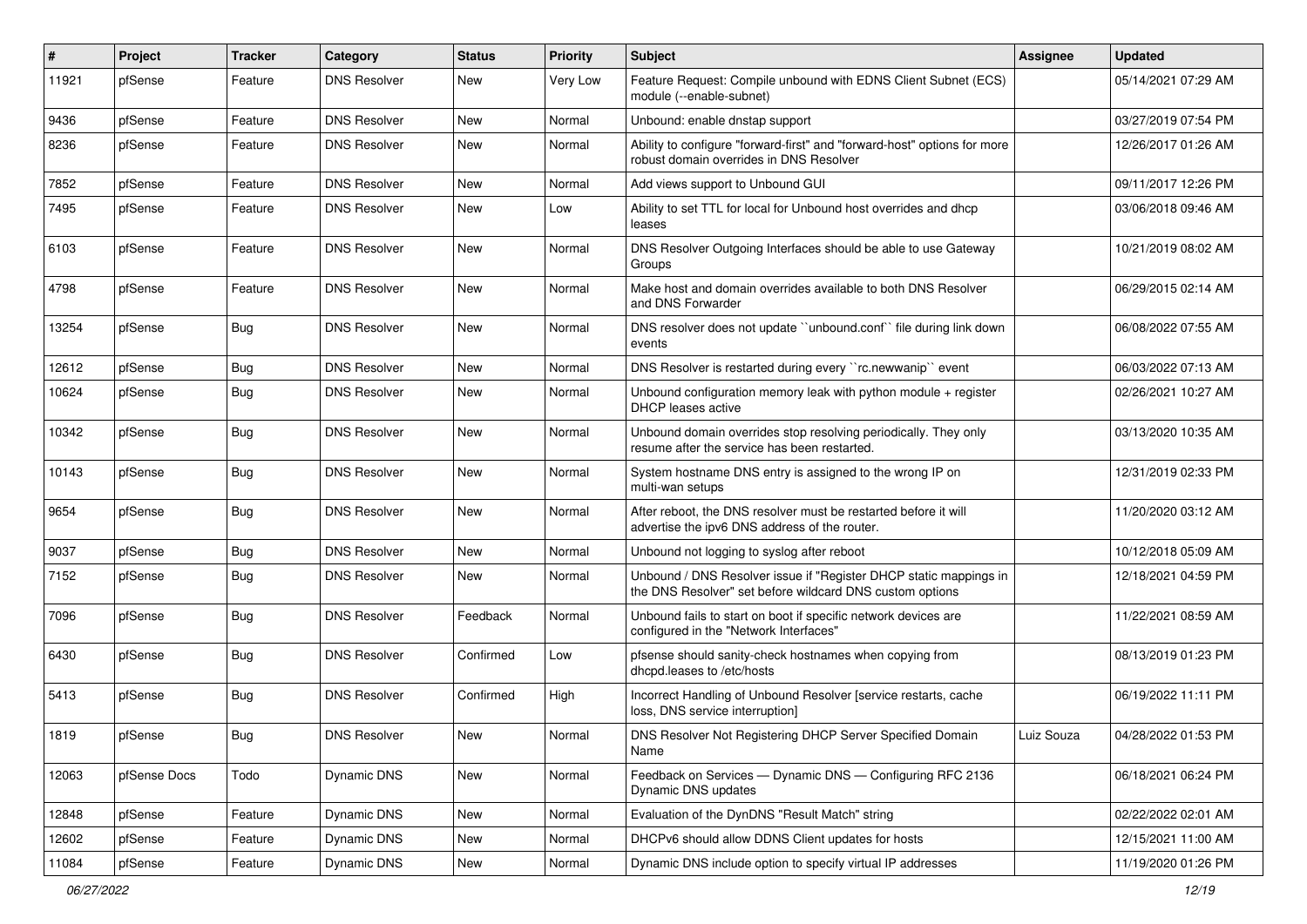| #     | Project                | <b>Tracker</b> | Category              | <b>Status</b>                 | <b>Priority</b> | <b>Subject</b>                                                                                          | <b>Assignee</b>                | <b>Updated</b>      |
|-------|------------------------|----------------|-----------------------|-------------------------------|-----------------|---------------------------------------------------------------------------------------------------------|--------------------------------|---------------------|
| 10962 | pfSense                | Feature        | Dynamic DNS           | New                           | Normal          | Add Cpanel support for Dynamic DNS Clients                                                              |                                | 12/28/2020 01:56 PM |
| 9063  | pfSense                | Feature        | Dynamic DNS           | New                           | Normal          | Allow dynamic DNS client entry to specify which Check IP service to<br>use                              |                                | 10/24/2018 11:53 AM |
| 7718  | pfSense                | Feature        | Dynamic DNS           | <b>New</b>                    | Very Low        | Hostname for Custom DynDNS Updater.                                                                     |                                | 07/24/2017 10:05 AM |
| 7418  | pfSense                | Feature        | Dynamic DNS           | <b>New</b>                    | Normal          | Dynamic dns should be sorted interface name                                                             |                                | 08/21/2019 08:58 AM |
| 7292  | pfSense                | Feature        | Dynamic DNS           | New                           | Normal          | DynamicDNS configuration does not sync to HA secondary                                                  |                                | 02/21/2017 04:56 PM |
| 13167 | pfSense                | Bug            | <b>Dynamic DNS</b>    | New                           | Normal          | phpDynDNS: DigitalOcean ddns update fails (bad request, invalid<br>character '-' in request id)         |                                | 06/16/2022 09:30 PM |
| 12877 | pfSense                | Bug            | Dynamic DNS           | Feedback                      | Normal          | Cloudflare DynDNS fails to update more than two addresses                                               |                                | 05/29/2022 06:56 PM |
| 11177 | pfSense                | Bug            | Dynamic DNS           | <b>New</b>                    | Normal          | DDNSv6 not using Check IP Services                                                                      |                                | 12/21/2020 05:02 AM |
| 11147 | pfSense                | Bug            | Dynamic DNS           | New                           | Normal          | Domeneshop DynDNS IPv4 and IPv6                                                                         |                                | 12/09/2020 11:47 PM |
| 10000 | pfSense                | Bug            | Dynamic DNS           | New                           | Normal          | Azure Dynamic DNS A and AAAA Records for Apex Zone                                                      |                                | 03/31/2020 09:03 AM |
| 9805  | pfSense                | <b>Bug</b>     | Dynamic DNS           | <b>New</b>                    | Normal          | dynDNS cloudflare multiple entries                                                                      |                                | 10/02/2019 04:51 PM |
| 9664  | pfSense                | <b>Bug</b>     | Dynamic DNS           | New                           | Normal          | DynDNS and Dual-wan problem with CloudFlare (works with No-Ip)                                          |                                | 08/03/2019 10:00 AM |
| 9504  | pfSense                | Bug            | Dynamic DNS           | New                           | Normal          | Multiple Dynamic DNS update notifications for the same interface,<br>not differentiated by the hostname |                                | 05/07/2019 07:46 AM |
| 8500  | pfSense                | Bug            | Dynamic DNS           | <b>New</b>                    | Low             | Incorrect categorization of status/info messages from phpDynDNS                                         |                                | 08/16/2019 12:50 PM |
| 8432  | pfSense                | Bug            | Dynamic DNS           | New                           | Normal          | Dynamic DNS Client gives an error that it can't find IPv6 address<br>when WAN interface is a LAGG       |                                | 09/17/2020 05:23 AM |
| 8406  | pfSense                | <b>Bug</b>     | Dynamic DNS           | <b>New</b>                    | Normal          | DDNS IPV6 Cloudflare Client does not detect PPOE address                                                |                                | 03/31/2018 11:56 AM |
| 13303 | pfSense                | Bug            | Dynamic DNS           | <b>Pull Request</b><br>Review | Normal          | DynDNS - DNSExit no longer working                                                                      | Koen Zomers                    | 06/27/2022 10:56 AM |
| 12495 | pfSense                | Feature        | Dynamic DNS           | <b>Pull Request</b><br>Review | Normal          | DynDNS: add deSEC IPv4&v6 simultaneos update                                                            | <b>Lukas Wiest</b>             | 11/01/2021 08:53 AM |
| 12494 | pfSense                | Feature        | Dynamic DNS           | <b>Pull Request</b><br>Review | Normal          | DynDNS: make simultaneous update of IP and LegacyIP possible                                            | <b>Lukas Wiest</b>             | 11/01/2021 08:52 AM |
| 13298 | pfSense                | Bug            | Dynamic DNS           | <b>Pull Request</b><br>Review | Normal          | Dynv6 does not check response code when updating                                                        | <b>Tiago Beling</b><br>d'Avila | 06/24/2022 07:47 AM |
| 11178 | pfSense Packages       | Feature        | Filer                 | <b>New</b>                    | Normal          | Filer do not ask what to do with previous filename                                                      |                                | 12/31/2020 02:45 AM |
| 11235 | pfSense Packages   Bug |                | Filer                 | New                           | Normal          | Filer run script when "state" unchanged                                                                 |                                | 01/08/2021 07:24 AM |
| 10426 | pfSense Packages   Bug |                | Filer                 | Feedback                      | Normal          | Filer must validate that File name is uniq                                                              |                                | 04/20/2022 11:02 AM |
| 11180 | pfSense Packages       | Bug            | Filer                 | Feedback                      | Normal          | Filer run action for files on sync that wan't been modified                                             | Viktor Gurov                   | 01/08/2021 07:27 AM |
| 13067 | pfSense                | <b>Bug</b>     | <b>FilterDNS</b>      | New                           | Normal          | filterdns resolve interval is twice the intended value                                                  |                                | 04/17/2022 07:45 PM |
| 12770 | pfSense Docs           | Todo           | <b>Firewall Rules</b> | <b>Pull Request</b><br>Review | Normal          | Feedback on Firewall - Configuring firewall rules                                                       |                                | 06/27/2022 07:42 AM |
| 12268 | pfSense Docs           | Todo           | <b>Firewall Rules</b> | New                           | Normal          | Feedback on Firewall - Aliases                                                                          |                                | 08/17/2021 12:55 AM |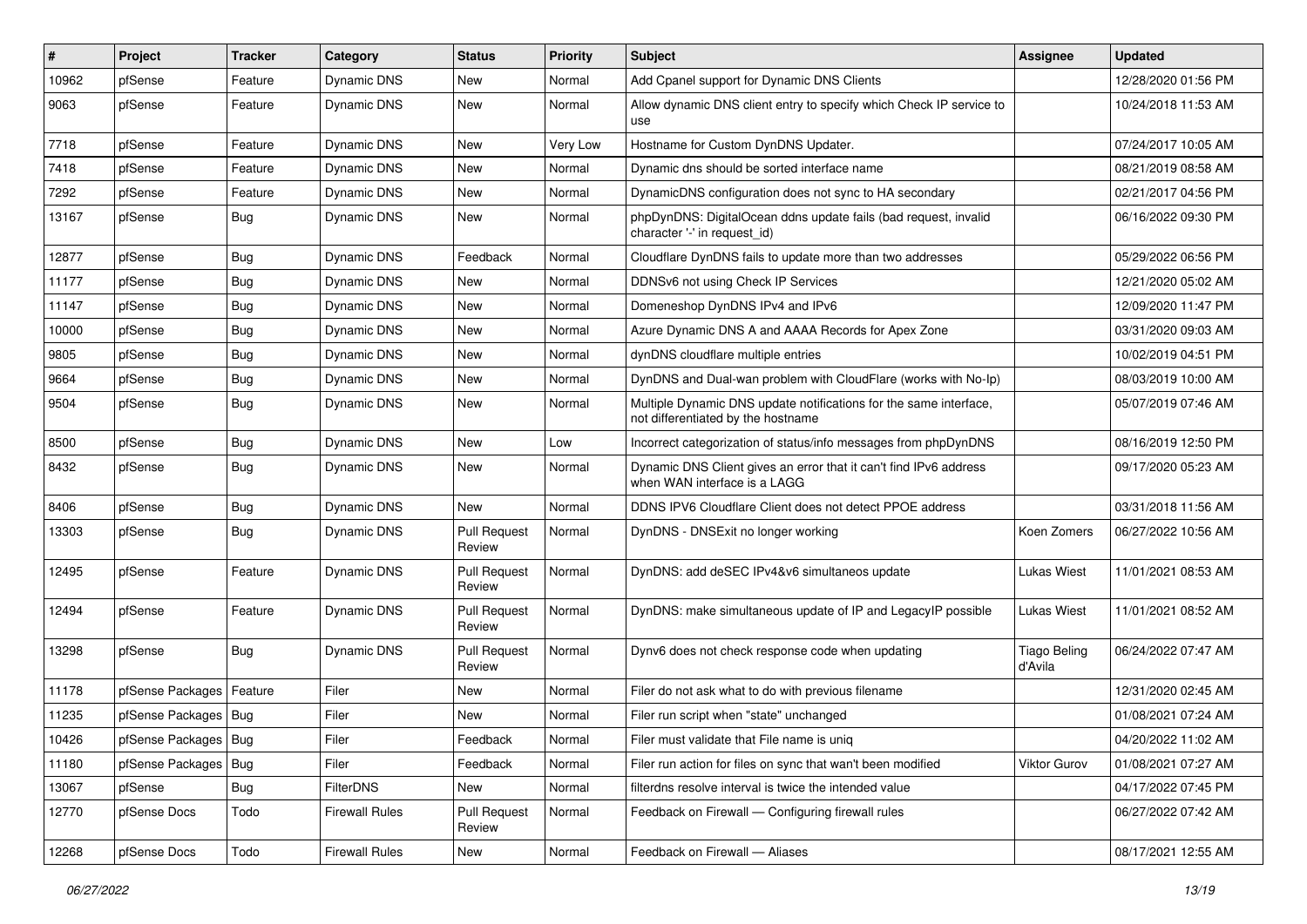| $\vert$ # | Project                       | <b>Tracker</b> | Category       | <b>Status</b> | <b>Priority</b> | Subject                                                                                                                                                                 | <b>Assignee</b> | <b>Updated</b>      |
|-----------|-------------------------------|----------------|----------------|---------------|-----------------|-------------------------------------------------------------------------------------------------------------------------------------------------------------------------|-----------------|---------------------|
| 9685      | pfSense Docs                  | Correction     | Firewall Rules | New           | Normal          | Feedback on Firewall - Floating Rules                                                                                                                                   | Jim Pingle      | 09/23/2020 02:57 PM |
| 13020     | pfSense Docs                  | Todo           | Firewall Rules | New           | Normal          | easyrule command documentation should document permissible<br>wildcards                                                                                                 | Jim Pingle      | 04/04/2022 08:01 AM |
| 12740     | pfSense                       | Bug            | FreeBSD        | Incomplete    | Normal          | panic: esp_input_cb: Unexpected address family                                                                                                                          |                 | 01/27/2022 01:19 PM |
| 11184     | pfSense                       | <b>Bug</b>     | FreeBSD        | New           | Normal          | PF: State policy cannot be configurable                                                                                                                                 |                 | 02/09/2021 02:43 AM |
| 11352     | pfSense                       | Bug            | FreeBSD        | New           | Low             | CTF types > 2^15 in the pfSense kernel config results in DTrace<br>failing                                                                                              | Scott Long      | 03/17/2021 02:52 AM |
| 11138     | pfSense Packages              | Feature        | FreeRADIUS     | <b>New</b>    | Normal          | new WebGUI checkboxes needed                                                                                                                                            |                 | 12/07/2020 08:28 AM |
| 11026     | pfSense Packages   Feature    |                | FreeRADIUS     | New           | Low             | Feedback on Packages - FreeRADIUS package                                                                                                                               |                 | 11/02/2020 07:21 AM |
| 10377     | pfSense Packages              | Feature        | FreeRADIUS     | New           | Very Low        | Allow usage of TOTP (Google-Authenticator) without PIN                                                                                                                  |                 | 03/30/2020 11:43 AM |
| 10297     | pfSense Packages              | Feature        | FreeRADIUS     | Assigned      | Normal          | IPv6 user attributes                                                                                                                                                    |                 | 04/21/2022 12:39 PM |
| 9704      | pfSense Packages   Feature    |                | FreeRADIUS     | New           | Normal          | Enable filter_username                                                                                                                                                  |                 | 08/27/2019 12:07 PM |
| 8836      | pfSense Packages   Feature    |                | FreeRADIUS     | <b>New</b>    | Normal          | Define Idap group vlan assignment in users file                                                                                                                         |                 | 08/26/2018 07:53 AM |
| 8769      | pfSense Packages              | Feature        | FreeRADIUS     | New           | Normal          | Allow FreeRADIUS users to change their own Passwords and Pins                                                                                                           |                 | 10/11/2018 11:34 AM |
| 8224      | pfSense Packages   Feature    |                | FreeRADIUS     | New           | Normal          | Add "OU" field to FreeRADIUS page                                                                                                                                       |                 | 02/21/2018 12:53 AM |
| 8161      | pfSense Packages              | Feature        | FreeRADIUS     | New           | Very Low        | Add virtual server support to FreeRadius                                                                                                                                |                 | 12/05/2017 01:57 PM |
| 8031      | pfSense Packages              | Feature        | FreeRADIUS     | <b>New</b>    | Normal          | FreeRADIUS copy entry function                                                                                                                                          |                 | 08/16/2019 01:01 PM |
| 7608      | pfSense Packages   Feature    |                | FreeRADIUS     | New           | Very Low        | Captive Portal amount of traffic Account + Free Radius+Mysql                                                                                                            |                 | 05/28/2017 09:08 AM |
| 4506      | pfSense Packages   Feature    |                | FreeRADIUS     | New           | Normal          | FreeRADIUS groups/hunt groups                                                                                                                                           |                 | 03/10/2015 08:51 PM |
| 11534     | pfSense Packages   Regression |                | FreeRADIUS     | New           | High            | FreeRADIUS EAP anonymous connection forbidden out-of-tunnel                                                                                                             |                 | 07/14/2021 02:32 AM |
| 12982     | pfSense Packages   Bug        |                | FreeRADIUS     | <b>New</b>    | Normal          | FreeRadius RadReply table entries missing from pf                                                                                                                       |                 | 06/19/2022 05:38 PM |
| 12742     | pfSense Packages   Bug        |                | FreeRADIUS     | Feedback      | Normal          | freeRADIUS virtual-server-default: modules dailycounter,<br>monthlycounter, noresetcounter, expire_on_login in authorize<br>section prevent virtual server from loading |                 | 03/01/2022 12:45 PM |
| 12286     | pfSense Packages   Bug        |                | FreeRADIUS     | <b>New</b>    | Normal          | Add support for ntlm auth in LDAP                                                                                                                                       |                 | 08/20/2021 08:27 AM |
| 12126     | pfSense Packages   Bug        |                | FreeRADIUS     | New           | Normal          | freeradius3 0.15.7 31                                                                                                                                                   |                 | 10/11/2021 08:21 AM |
| 11980     | pfSense Packages   Bug        |                | FreeRADIUS     | Feedback      | Normal          | EAP does not work with SQL backend                                                                                                                                      |                 | 07/21/2021 07:24 AM |
| 11802     | pfSense Packages   Bug        |                | FreeRADIUS     | New           | Normal          | FreeRADIUS sync                                                                                                                                                         |                 | 05/10/2021 04:18 AM |
| 10695     | pfSense Packages   Bug        |                | FreeRADIUS     | <b>New</b>    | Normal          | FreeRadius Accounting skipping MBs after reboot due to power<br>down                                                                                                    |                 | 06/24/2020 04:49 AM |
| 8589      | pfSense Packages   Bug        |                | FreeRADIUS     | New           | Normal          | FreeRadius 0.15.5_2 ignoring tunnelled-reply=no                                                                                                                         |                 | 02/18/2019 03:40 PM |
| 8513      | pfSense Packages   Bug        |                | FreeRADIUS     | New           | High            | Freeradius 3.x Idap problem                                                                                                                                             |                 | 02/18/2019 05:22 PM |
| 8264      | pfSense Packages   Bug        |                | FreeRADIUS     | New           | Normal          | Radiusd restart on WAN change results in freeradius not running<br>(and possible solution)                                                                              |                 | 04/21/2022 12:39 PM |
| 8251      | pfSense Packages   Bug        |                | FreeRADIUS     | Feedback      | Normal          | Captiveportal + FreeRadius "Last activity" resets to Session start                                                                                                      |                 | 08/13/2019 11:10 AM |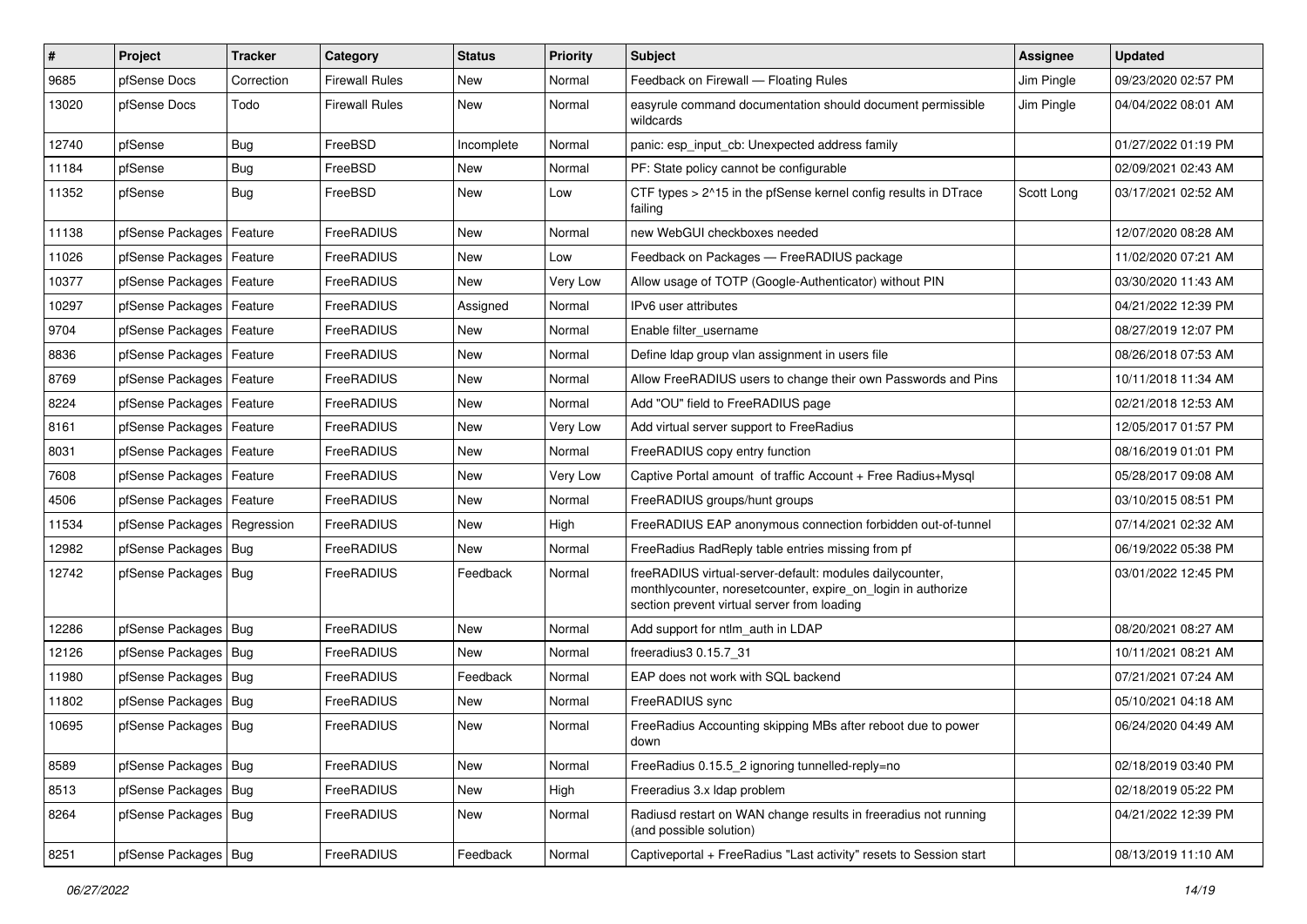| $\pmb{\#}$ | Project                    | <b>Tracker</b> | Category          | <b>Status</b>                 | <b>Priority</b> | <b>Subject</b>                                                                  | <b>Assignee</b>     | <b>Updated</b>      |
|------------|----------------------------|----------------|-------------------|-------------------------------|-----------------|---------------------------------------------------------------------------------|---------------------|---------------------|
| 7403       | pfSense Packages           | Bug            | FreeRADIUS        | New                           | Normal          | Captive Portal + freeradius2 + MySQL problems with German<br>Umlaut             |                     | 03/17/2017 09:12 AM |
| 13284      | pfSense Packages   Feature |                | FreeRADIUS        | New                           | Normal          | Option to define "Issuer" in OPT configuration.                                 | Jakob<br>Nordgarden | 06/19/2022 12:10 PM |
| 8516       | pfSense Packages   Bug     |                | <b>FreeRADIUS</b> | New                           | Normal          | FreeRADIUS requires settings re-saved after pfSense upgrade                     | Jim Pingle          | 12/31/2021 05:58 PM |
| 10908      | pfSense Packages           | Feature        | FreeRADIUS        | Feedback                      | Normal          | FreeRADIUS server certificate not using full CA chain                           | <b>Viktor Gurov</b> | 04/22/2022 02:19 AM |
| 10871      | pfSense Packages   Feature |                | FreeRADIUS        | Feedback                      | Normal          | Extra time period counters for SQL backend                                      | <b>Viktor Gurov</b> | 04/22/2022 02:19 AM |
| 11746      | pfSense Packages   Bug     |                | FreeRADIUS        | Feedback                      | Normal          | Second LDAP server configuration misses the ipaNThash control<br>attribute      | <b>Viktor Gurov</b> | 07/14/2021 01:44 PM |
| 11388      | pfSense Packages   Bug     |                | FreeRADIUS        | Feedback                      | Normal          | Captive Portal authentication error with MySQL backend                          | <b>Viktor Gurov</b> | 02/10/2021 08:54 AM |
| 11331      | pfSense Packages   Bug     |                | FreeRADIUS        | Feedback                      | Normal          | FreeRADIUS latest package upgrade broke Plain Mac<br>Authentication             | <b>Viktor Gurov</b> | 01/30/2021 10:08 AM |
| 11054      | pfSense Packages   Bug     |                | FreeRADIUS        | Assigned                      | Normal          | Check Client Certificate CN not working as described                            | <b>Viktor Gurov</b> | 12/14/2021 07:22 AM |
| 12889      | pfSense Packages           | Feature        | FRR               | New                           | Normal          | FRR GUI add set ipv6 next-hop global                                            |                     | 03/02/2022 06:10 AM |
| 11963      | pfSense Packages   Feature |                | FRR               | <b>New</b>                    | Normal          | Dynamically change OSPF interface costs on selected interfaces on<br>CARP event |                     | 05/26/2021 04:13 AM |
| 11837      | pfSense Packages   Feature |                | <b>FRR</b>        | <b>New</b>                    | Low             | Increase field length of FRR Networks in Access Lists and Prefix<br>Lists       |                     | 04/22/2021 07:10 AM |
| 11823      | pfSense Packages           | Feature        | FRR               | <b>New</b>                    | Normal          | Route handling enhancements                                                     |                     | 04/19/2021 06:23 PM |
| 11703      | pfSense Packages           | Feature        | FRR               | New                           | Normal          | add Krill and Routinator support BGP RPKI                                       |                     | 03/18/2021 07:47 PM |
| 10358      | pfSense Packages   Feature |                | <b>FRR</b>        | <b>New</b>                    | Very Low        | <b>Stage FRR Configuration Changes</b>                                          |                     | 03/19/2020 06:48 AM |
| 12951      | pfSense Packages   Bug     |                | FRR               | Feedback                      | Normal          | FRR cannot remove IPv6 routes                                                   |                     | 03/22/2022 09:24 PM |
| 12751      | pfSense Packages   Bug     |                | <b>FRR</b>        | New                           | Normal          | Improve FRR route restoration after gateway events                              |                     | 02/06/2022 11:07 PM |
| 12084      | pfSense Packages   Bug     |                | <b>FRR</b>        | New                           | Normal          | libfrr.so.0 error on SG-1100                                                    |                     | 06/26/2021 08:22 AM |
| 11936      | pfSense Packages   Bug     |                | FRR               | Incomplete                    | High            | FRR does not connect BGP when using password                                    |                     | 05/19/2021 08:12 AM |
| 11841      | pfSense Packages   Bug     |                | <b>FRR</b>        | New                           | Normal          | FRR access lists default bahavior changed to permit by default                  |                     | 04/22/2021 09:52 AM |
| 11835      | pfSense Packages   Bug     |                | <b>FRR</b>        | New                           | Normal          | FRR OSPF redistributed connected routes disappearing                            |                     | 04/22/2021 07:11 AM |
| 11650      | pfSense Packages   Bug     |                | FRR               | New                           | Very Low        | FRR configuration broken on restore of manually edited FRR config<br>sections   |                     | 03/10/2021 08:50 AM |
| 11377      | pfSense Packages   Bug     |                | FRR               | <b>Pull Request</b><br>Review | Normal          | <b>FRR</b> deinstall                                                            |                     | 03/10/2021 08:21 AM |
| 11158      | pfSense Packages   Bug     |                | <b>FRR</b>        | New                           | High            | <b>FRR Prefix Lists</b>                                                         |                     | 12/30/2020 04:55 PM |
| 10935      | pfSense Packages   Bug     |                | FRR               | New                           | Normal          | FRR 0.6.7-6 - BGPD service recycled IPv6 without Route Map                      |                     | 12/30/2020 05:00 PM |
| 10516      | pfSense Packages   Bug     |                | FRR               | New                           | Normal          | <b>FRR Access list</b>                                                          |                     | 12/06/2020 11:02 PM |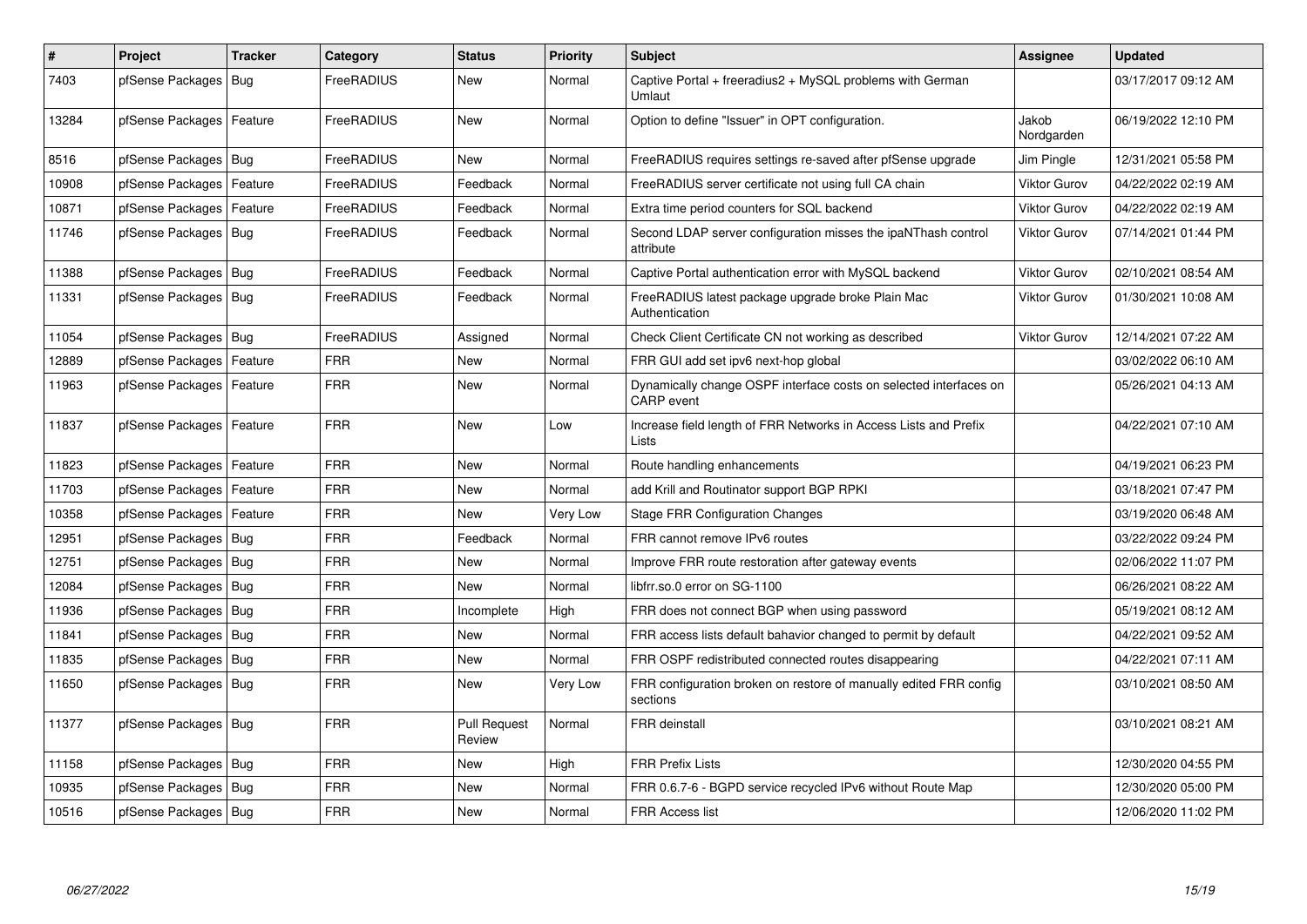| #     | Project                    | <b>Tracker</b> | Category                  | <b>Status</b>                 | <b>Priority</b> | <b>Subject</b>                                                                                                                                              | Assignee              | <b>Updated</b>      |
|-------|----------------------------|----------------|---------------------------|-------------------------------|-----------------|-------------------------------------------------------------------------------------------------------------------------------------------------------------|-----------------------|---------------------|
| 10503 | pfSense Packages   Bug     |                | <b>FRR</b>                | New                           | Normal          | Flapping any GW in multi-WAN influences restating all IPsec tunnels<br>in FRR which leads to dropping all IPsec VTI static routes and<br>related BGP issues |                       | 05/08/2020 07:51 PM |
| 6651  | pfSense Packages   Feature |                | <b>FRR</b>                | Feedback                      | Normal          | Loopback interfaces                                                                                                                                         | Christian<br>McDonald | 12/25/2021 02:42 PM |
| 11301 | pfSense Packages   Feature |                | <b>FRR</b>                | Feedback                      | Normal          | Switch FRR to use default rc file as a service control base                                                                                                 | Jim Pingle            | 01/28/2021 09:35 AM |
| 11206 | pfSense Packages   Feature |                | <b>FRR</b>                | <b>Pull Request</b><br>Review | Normal          | <b>FRR 7.5</b>                                                                                                                                              | Jim Pingle            | 01/08/2021 12:47 PM |
| 11130 | pfSense Packages   Feature |                | <b>FRR</b>                | Feedback                      | Normal          | FRR RIP support                                                                                                                                             | Jim Pingle            | 12/31/2021 04:19 PM |
| 10789 | pfSense Packages   Feature |                | <b>FRR</b>                | Feedback                      | Normal          | FRR integrated configuration and hitless reloads                                                                                                            | Jim Pingle            | 01/20/2021 11:16 PM |
| 10653 | pfSense Packages   Feature |                | <b>FRR</b>                | New                           | Normal          | Allow to download frr status                                                                                                                                | Jim Pingle            | 06/11/2020 01:21 AM |
| 9545  | pfSense Packages   Feature |                | <b>FRR</b>                | New                           | Normal          | Enable MULTIPATH in FRR                                                                                                                                     | Jim Pingle            | 09/18/2020 12:52 PM |
| 9141  | pfSense Packages   Feature |                | <b>FRR</b>                | New                           | Very Low        | FRR xmlrpc                                                                                                                                                  | Jim Pingle            | 11/26/2018 07:49 AM |
| 11345 | pfSense Packages   Bug     |                | <b>FRR</b>                | Feedback                      | Normal          | FRR-OSPF - No "prefix-list" possible                                                                                                                        | Jim Pingle            | 02/04/2021 11:03 PM |
| 10294 | pfSense Packages   Bug     |                | <b>FRR</b>                | New                           | Normal          | FRR Route Counts Incorrect on Status Page                                                                                                                   | Jim Pingle            | 02/26/2020 11:08 AM |
| 12653 | pfSense Packages           | Regression     | <b>FRR</b>                | Feedback                      | Normal          | RIP related startup error                                                                                                                                   | Viktor Gurov          | 12/30/2021 08:37 AM |
| 12965 | pfSense Packages   Bug     |                | <b>FRR</b>                | <b>Pull Request</b><br>Review | Normal          | FRR BFD peer configuration is handled incorrectly in some cases                                                                                             | Viktor Gurov          | 03/22/2022 08:04 AM |
| 12167 | pfSense Packages   Bug     |                | <b>FRR</b>                | Feedback                      | Normal          | BGP TCP setkey not set if neighbor is in peer group                                                                                                         | Viktor Gurov          | 09/16/2021 09:38 AM |
| 11961 | pfSense Packages   Bug     |                | <b>FRR</b>                | Feedback                      | Normal          | FRR OSPF add unwanted area 0 authentication to router ospf                                                                                                  | <b>Viktor Gurov</b>   | 09/16/2021 10:25 PM |
| 11847 | pfSense Packages   Bug     |                | <b>FRR</b>                | Feedback                      | Normal          | Filters not applied to PEER Groups                                                                                                                          | Viktor Gurov          | 07/30/2021 07:45 PM |
| 11836 | pfSense Packages   Bug     |                | <b>FRR</b>                | Assigned                      | Normal          | FRR ACCEPTFILTER unstable                                                                                                                                   | <b>Viktor Gurov</b>   | 02/14/2022 07:20 AM |
| 11693 | pfSense Packages   Bug     |                | <b>FRR</b>                | Feedback                      | Normal          | IPv6 static routing fails                                                                                                                                   | <b>Viktor Gurov</b>   | 04/26/2022 08:50 AM |
| 11681 | pfSense Packages   Bug     |                | <b>FRR</b>                | Feedback                      | Normal          | FRR generates invalid BFD configuration after removing interfaces                                                                                           | <b>Viktor Gurov</b>   | 07/14/2021 04:40 PM |
| 11477 | pfSense Packages   Bug     |                | <b>FRR</b>                | Feedback                      | Normal          | FRR does not recognize some BFD options                                                                                                                     | Viktor Gurov          | 02/26/2021 10:52 PM |
| 11404 | pfSense Packages           | Bug            | <b>FRR</b>                | Feedback                      | Normal          | Incorrect prefix/access lists migration on update                                                                                                           | Viktor Gurov          | 02/18/2021 09:49 AM |
| 13242 | pfSense                    | Feature        | <b>Gateway Monitoring</b> | New                           | Normal          | Enhancements to static route creation/deletion for dpinger monitor<br>IP <sub>s</sub>                                                                       |                       | 06/03/2022 11:20 AM |
| 7671  | pfSense                    | Feature        | Gateway Monitoring        | New                           | Normal          | Gateway Monitoring Via Custom Script or Telnet.                                                                                                             |                       | 09/18/2020 02:59 PM |
| 3859  | pfSense                    | Feature        | Gateway Monitoring        | New                           | Low             | Make it possible to set the source IP address for gateway monitoring                                                                                        |                       | 11/06/2016 10:12 PM |
| 13295 | pfSense                    | <b>Bug</b>     | <b>Gateway Monitoring</b> | <b>Pull Request</b><br>Review | Normal          | Incorrect function parameters for "get_dpinger_status()" call in<br>`qwlb.inc``                                                                             |                       | 06/24/2022 07:25 AM |
| 13076 | pfSense                    | <b>Bug</b>     | Gateway Monitoring        | New                           | Normal          | Marking a gateway as down does not affect IPsec entries using<br>gateway groups                                                                             |                       | 06/03/2022 10:32 AM |
| 11960 | pfSense                    | <b>Bug</b>     | Gateway Monitoring        | Feedback                      | Normal          | Gateway Monitoring Traffic Goes Out Default Gateway                                                                                                         |                       | 12/20/2021 05:43 AM |
| 12811 | pfSense                    | Bug            | Gateway Monitoring        | New                           | Normal          | Services are not restarted when PPP interfaces connect                                                                                                      | Jim Pingle            | 05/31/2022 05:34 PM |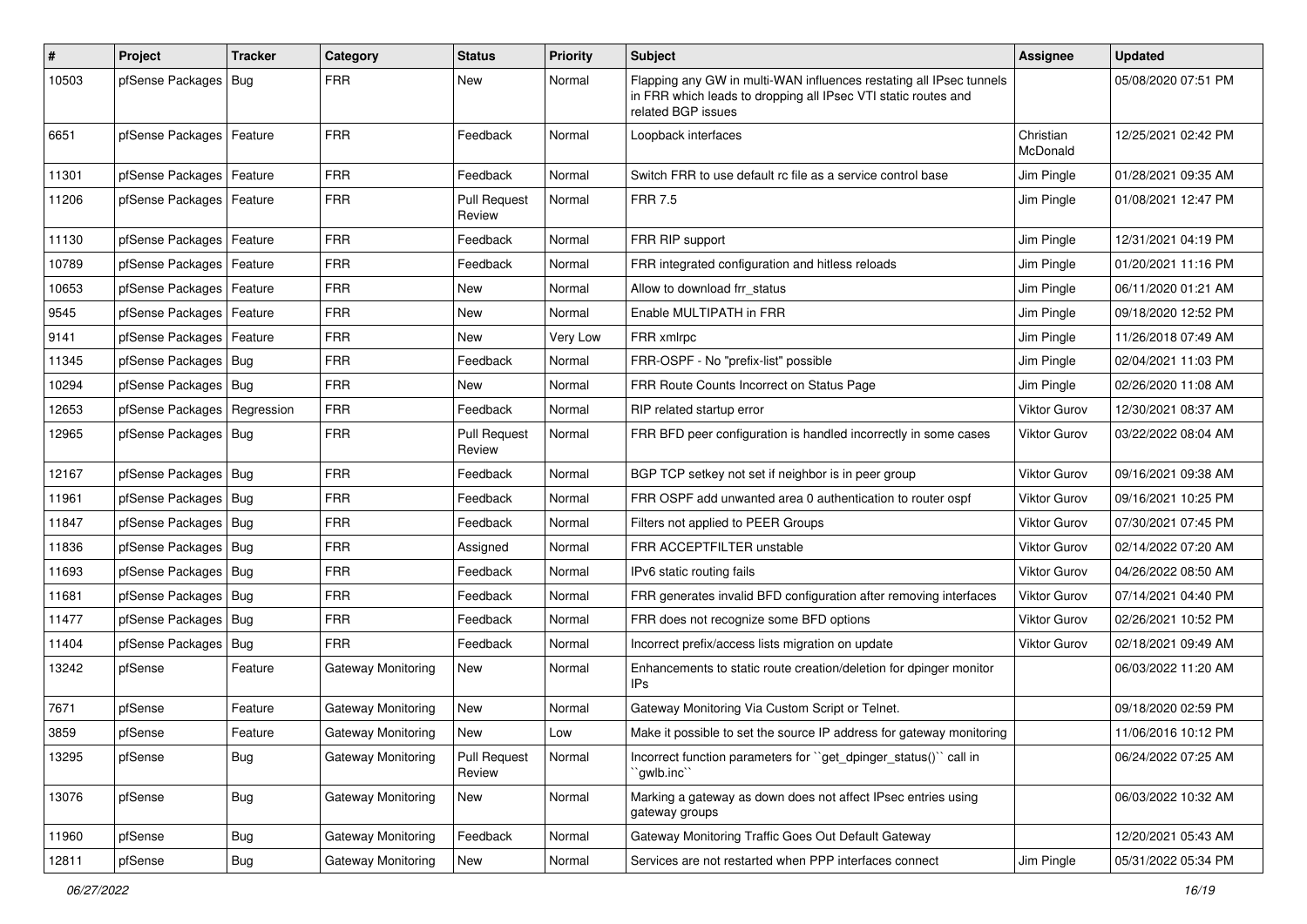| $\pmb{\#}$ | Project                    | <b>Tracker</b> | Category           | <b>Status</b>                 | <b>Priority</b> | <b>Subject</b>                                                                                                                                 | Assignee            | <b>Updated</b>      |
|------------|----------------------------|----------------|--------------------|-------------------------------|-----------------|------------------------------------------------------------------------------------------------------------------------------------------------|---------------------|---------------------|
| 8192       | pfSense                    | Bug            | Gateway Monitoring | <b>New</b>                    | Low             | dpinger - Change in ISP link-local IPv6 address drops connectivity                                                                             | Luiz Souza          | 11/05/2020 07:31 AM |
| 6333       | pfSense                    | Bug            | Gateway Monitoring | Confirmed                     | Normal          | Bootup starts/restarts dpinger multiple times                                                                                                  | Luiz Souza          | 11/16/2020 01:11 PM |
| 12920      | pfSense                    | Bug            | Gateway Monitoring | <b>Pull Request</b><br>Review | Normal          | Gateway behavior differs when the gateway does not exist in<br>config.xml                                                                      | <b>Viktor Gurov</b> | 06/12/2022 01:27 PM |
| 3132       | pfSense                    | <b>Bug</b>     | Gateway Monitoring | In Progress                   | Normal          | Gateway events for IPv6 affect IPv4 services and vice versa                                                                                    | Viktor Gurov        | 05/10/2022 03:10 PM |
| 8743       | pfSense                    | Todo           | Gateways           | New                           | Low             | Gateway Groups page should list gateways in tier order                                                                                         |                     | 08/14/2019 12:16 PM |
| 13294      | pfSense                    | Feature        | Gateways           | <b>New</b>                    | Low             | Change gateway name                                                                                                                            |                     | 06/22/2022 06:07 PM |
| 12077      | pfSense                    | Feature        | Gateways           | <b>New</b>                    | Normal          | Allow stick-connections per gateway group                                                                                                      |                     | 06/24/2021 08:45 AM |
| 11213      | pfSense                    | Feature        | Gateways           | New                           | Low             | Option to mark gateway as down directly from Table                                                                                             |                     | 01/03/2021 07:09 AM |
| 12857      | pfSense                    | Bug            | Gateways           | New                           | Normal          | Firewall gateway goes away when making changes to Bridge0<br>device                                                                            |                     | 02/27/2022 11:20 AM |
| 12764      | pfSense                    | Bug            | Gateways           | <b>New</b>                    | Normal          | VTI gateway status is pending after assigning the VTI interface                                                                                |                     | 02/07/2022 05:41 AM |
| 12632      | pfSense                    | Bug            | Gateways           | <b>New</b>                    | High            | Assigning a /30 WAN IP address at the console does not save the<br>gateway correctly                                                           |                     | 05/17/2022 02:28 PM |
| 9650       | pfSense                    | Bug            | Gateways           | <b>New</b>                    | Normal          | IPv6 connection drops (ir-)regular on Kabelvodafone (German cable<br>ISP)                                                                      |                     | 07/27/2019 07:14 AM |
| 8846       | pfSense                    | <b>Bug</b>     | Gateways           | New                           | Low             | Misleading gateway error message adding/editing static routes using<br>a disabled interface                                                    |                     | 08/21/2019 11:29 AM |
| 8343       | pfSense                    | <b>Bug</b>     | Gateways           | New                           | Normal          | Gateway Routes (Default Routes) not removed in Kernel when<br>removed from GUI                                                                 |                     | 05/14/2020 01:22 AM |
| 12942      | pfSense                    | Bug            | Gateways           | New                           | Normal          | Code to kill states for old gateway when reconnecting an interface is<br>incorrect                                                             | Jim Pingle          | 03/22/2022 01:25 PM |
| 10875      | pfSense                    | <b>Bug</b>     | Gateways           | <b>New</b>                    | Normal          | PPP periodic reset does not fully restore gateway group round-robin<br>functionality                                                           | Luiz Souza          | 11/05/2020 07:44 AM |
| 11570      | pfSense                    | Regression     | Gateways           | <b>Pull Request</b><br>Review | Normal          | Gateway monitoring services is not always restarted on interface<br>events, which may prevent a WAN from recovering back to an online<br>state | <b>Viktor Gurov</b> | 06/22/2022 09:04 PM |
| 12805      | pfSense Docs               | New Content    | General            | New                           | Very Low        | Add documentation about what triggers a notfication                                                                                            |                     | 02/15/2022 05:10 PM |
| 12804      | pfSense Docs               | New Content    | General            | New                           | Very Low        | Create Slack documentation                                                                                                                     |                     | 02/15/2022 04:59 PM |
| 12570      | pfSense Docs               | Correction     | General            | New                           | Normal          | Active appliance list missing 6100                                                                                                             |                     | 12/06/2021 11:41 AM |
| 12214      | pfSense Docs               | Todo           | General            | New                           | Low             | Connect to WebGui.                                                                                                                             |                     | 08/05/2021 04:39 AM |
| 10821      | pfSense Docs               | Correction     | General            | <b>New</b>                    | Normal          | Use neutral language alternatives                                                                                                              | Jim Pingle          | 09/23/2020 10:43 AM |
| 9370       | pfSense Docs               | Correction     | General            | In Progress                   | Normal          | Update old screenshots                                                                                                                         | Jim Pingle          | 12/03/2021 09:55 AM |
| 12427      | pfSense Packages           | Todo           | haproxy            | New                           | Normal          | ha-proxy: action order in the GUI is not keeped in the resulting<br>ha-proxy configuration                                                     |                     | 10/06/2021 07:02 AM |
| 12465      | pfSense Packages   Feature |                | haproxy            | New                           | Normal          | Add forwardfor advanced usecases                                                                                                               |                     | 10/16/2021 07:35 PM |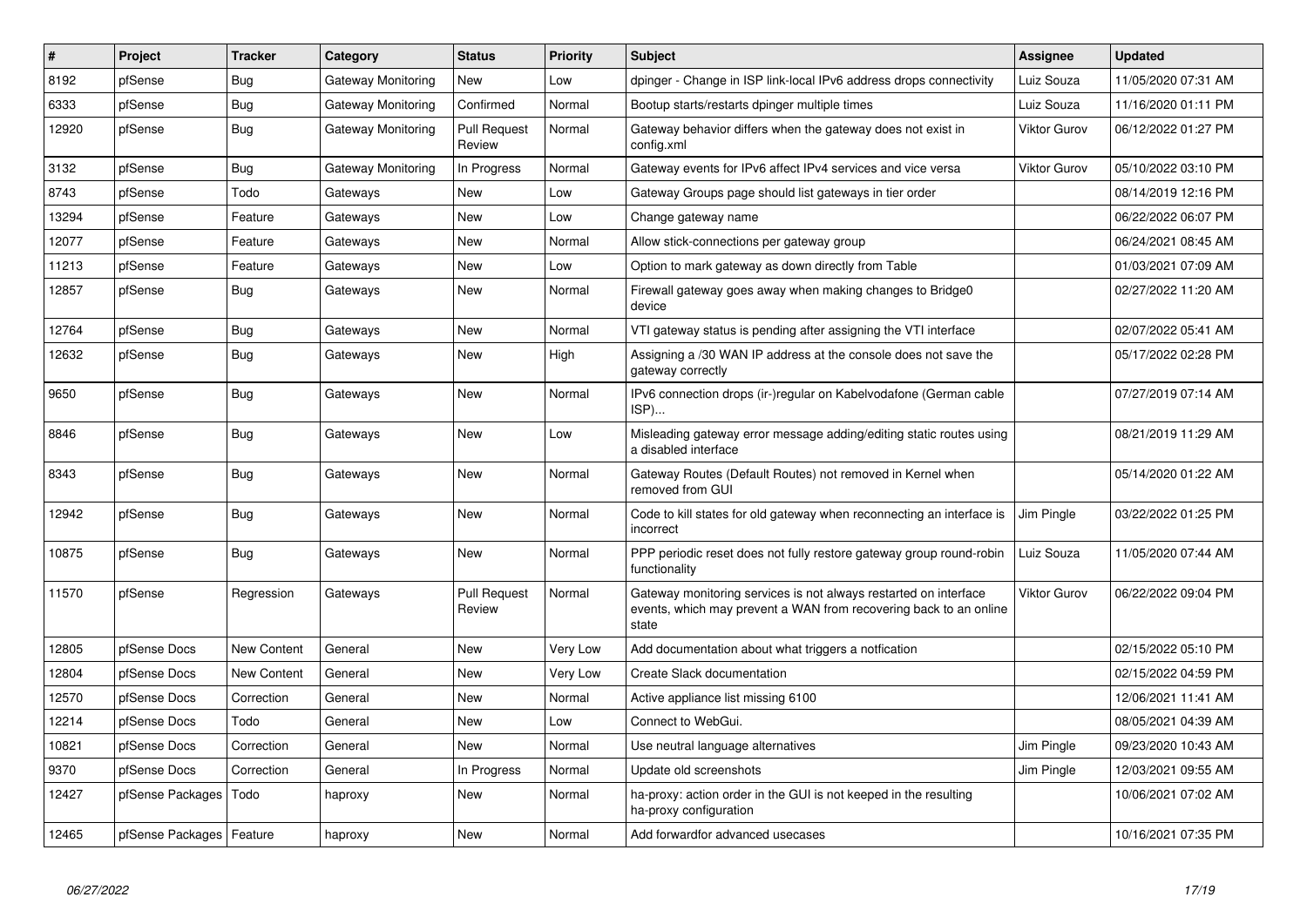| #     | Project                    | <b>Tracker</b> | Category | <b>Status</b> | <b>Priority</b> | <b>Subject</b>                                                                                      | <b>Assignee</b> | <b>Updated</b>      |
|-------|----------------------------|----------------|----------|---------------|-----------------|-----------------------------------------------------------------------------------------------------|-----------------|---------------------|
| 9648  | pfSense Packages           | Feature        | haproxy  | New           | Very Low        | Multiple node Sync HAProxy configuration to backup CARP<br>members via XMLRPC.                      |                 | 07/25/2019 10:04 AM |
| 9599  | pfSense Packages   Feature |                | haproxy  | New           | Normal          | Support for "peers" in HAproxy                                                                      |                 | 06/25/2019 01:47 AM |
| 9077  | pfSense Packages   Feature |                | haproxy  | <b>New</b>    | Normal          | haproxy UI: Add seperator lines                                                                     |                 | 10/29/2018 06:06 AM |
| 8982  | pfSense Packages   Feature |                | haproxy  | <b>New</b>    | Normal          | HAproxy ACL support for map in configuration UI                                                     |                 | 06/25/2019 01:49 AM |
| 8869  | pfSense Packages           | Feature        | haproxy  | New           | Normal          | HAproxy should use RFC 7919 DH parameter files                                                      |                 | 10/17/2018 10:46 AM |
| 8232  | pfSense Packages   Feature |                | haproxy  | New           | Normal          | different ssl options based on the sni name                                                         |                 | 01/30/2019 10:36 AM |
| 8121  | pfSense Packages   Feature |                | haproxy  | New           | Normal          | haproxy, allow to generate backends even they don't seem to be<br>used                              |                 | 11/23/2017 04:04 AM |
| 7686  | pfSense Packages   Feature |                | haproxy  | New           | Normal          | Add option in HAProxy to configure SSL defaults based on the<br>Mozilla SSL Configuration Generator |                 | 08/16/2019 01:09 PM |
| 13098 | pfSense Packages   Bug     |                | haproxy  | Feedback      | Low             | HAProxy Virtual IP broken link under Frontend setup                                                 |                 | 04/27/2022 08:35 AM |
| 13022 | pfSense Packages   Bug     |                | haproxy  | Feedback      | Normal          | HAProxy - Sub Frontends ignore Client verification CA certificates                                  |                 | 04/06/2022 12:55 PM |
| 11036 | pfSense Packages   Bug     |                | haproxy  | New           | Normal          | <b>HAproxy ACL</b>                                                                                  |                 | 02/11/2022 11:27 AM |
| 11000 | pfSense Packages Bug       |                | haproxy  | New           | Very Low        | haproxy deprecated trick suggested                                                                  |                 | 12/23/2020 02:55 PM |
| 10936 | pfSense Packages   Bug     |                | haproxy  | Feedback      | Normal          | both haproxy/haproxy-devel non-existent option lb-agent-chk                                         |                 | 04/21/2022 12:40 PM |
| 9500  | pfSense Packages   Bug     |                | haproxy  | New           | Normal          | HAproxy does not delete non-applicable action config                                                |                 | 01/18/2022 06:28 AM |
| 9261  | pfSense Packages   Bug     |                | haproxy  | New           | Normal          | haproxy GUI failure                                                                                 |                 | 01/08/2019 12:41 PM |
| 9247  | pfSense Packages   Bug     |                | haproxy  | New           | Low             | HAProxy multiple server selection on stats pages doesn't work                                       |                 | 01/02/2019 04:44 PM |
| 8902  | pfSense Packages   Bug     |                | haproxy  | New           | Normal          | HAproxy package not use custom DNS for lookup on apply new<br>config                                |                 | 09/16/2018 08:16 AM |
| 8438  | pfSense Packages   Bug     |                | haproxy  | New           | High            | haproxy: can't use ACL for cert with http-response actions                                          |                 | 05/24/2018 01:12 PM |
| 8213  | pfSense Packages   Bug     |                | haproxy  | <b>New</b>    | Normal          | acl src file not populated from alias                                                               |                 | 12/21/2017 02:02 PM |
| 7462  | pfSense Packages   Bug     |                | haproxy  | New           | Normal          | HAproxy not rebinding properly after WAN DHCP IP change                                             |                 | 01/11/2018 09:15 AM |
| 7039  | pfSense Packages   Bug     |                | haproxy  | Feedback      | Normal          | HAProxy backend configuration does not handle intermediate CAs<br>properly                          |                 | 04/21/2022 12:40 PM |
| 6861  | pfSense Packages   Bug     |                | haproxy  | New           | Normal          | Ha-Proxy duplicated backend used in place of original backend                                       |                 | 02/18/2019 05:30 PM |
| 6784  | pfSense Packages   Bug     |                | haproxy  | New           | Normal          | HAProxy version .48 will not use URL Table Alias for front end<br>listener                          |                 | 02/18/2019 05:32 PM |
| 9335  | pfSense Packages   Bug     |                | haproxy  | Feedback      | Normal          | Stored XSS in HAProxy / haproxy_listeners_edit.php                                                  | Jim Pingle      | 02/18/2019 09:35 AM |
| 12354 | pfSense Packages   Todo    |                | haproxy  | Feedback      | High            | Update haproxy-devel to mitigate CVE-2021-40346                                                     | Viktor Gurov    | 05/12/2022 08:50 AM |
| 10779 | pfSense Packages           | Feature        | haproxy  | Feedback      | Normal          | HAProxy SSL/TLS Compatibility Mode                                                                  | Viktor Gurov    | 04/22/2022 02:20 AM |
| 10739 | pfSense Packages   Feature |                | haproxy  | Feedback      | Normal          | Update HAproxy-devel package to 2.2 and HAproxy to 2.0                                              | Viktor Gurov    | 10/03/2021 03:53 PM |
| 11937 | pfSense Packages   Bug     |                | haproxy  | Feedback      | Normal          | HAproxy "Use Client-IP" option breaks Captive Portal                                                | Viktor Gurov    | 06/22/2021 08:48 AM |
| 11756 | pfSense Packages   Bug     |                | haproxy  | Feedback      | Normal          | HaProxy does not transfer backend states during reload                                              | Viktor Gurov    | 07/14/2021 01:21 PM |